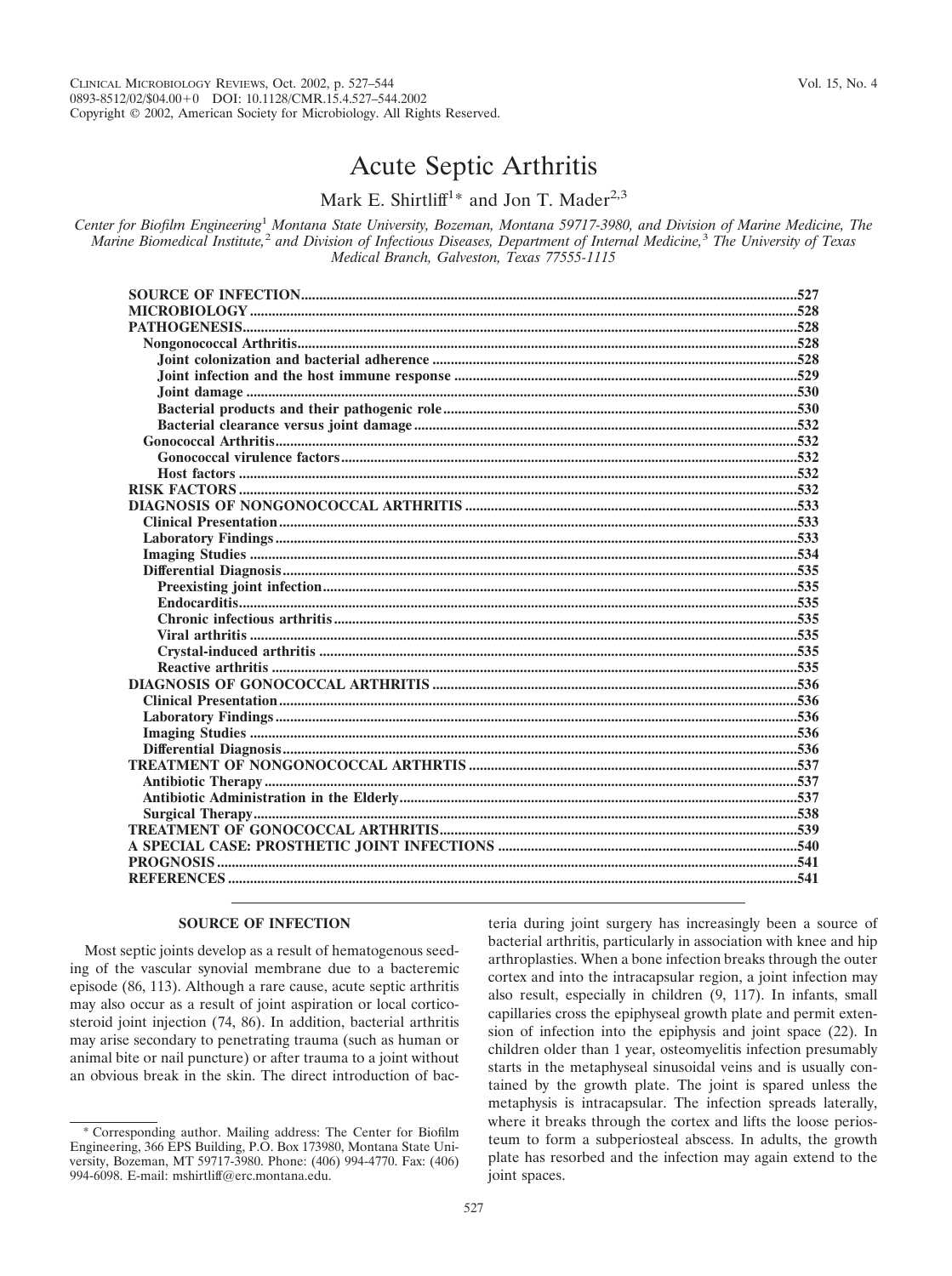# **MICROBIOLOGY**

Virtually every bacterial organism has been reported to cause septic arthritis. The microorganisms responsible for bacterial arthritis are largely dependent on host factors (see "Risk Factors" below). The most common etiological agent of all septic arthritis cases in Europe and all nongonococcal cases in the United States is *Staphylococcus aureus* (9, 34, 39, 94, 141). The representation of *S. aureus* is more pronounced in patients with either rheumatoid arthritis or diabetes. After *S. aureus, Streptococcus* spp. are the next most commonly isolated bacteria from adult patients with septic arthritis (58, 94, 113, 141, 153, 183). While one study had a high representation of *Streptococcus pneumoniae* (113), *Streptococcus pyogenes* is usually the most common streptococcal isolate, often associated with autoimmune diseases, chronic skin infections, and trauma (94, 113, 141, 153). Groups B, G, C, and F, in order of decreasing preponderance, are also isolated, especially in patients with immunocompromise, diabetes mellitus, malignancy, and severe genitourinary or gastrointestinal infections (94, 113, 141, 153). Gram-negative bacilli account for approximately 10 to 20% of cases (34, 94, 113, 141, 153, 183). Patients with a history of intravenous drug abuse, extremes of age, or immunocompromise display a higher prevalence of infection by gram-negative organisms. The most common gram-negative organisms are *Pseudomonas aeruginosa* and *Escherichia coli.* Anaerobes are also isolated in a small percentage of cases, usually in diabetic patients and patients with prosthetic joints. Approximately 10% of patients with nongonococcal septic arthritis have polymicrobial infections.

Historically, *Haemophilus influenzae*, *S. aureus*, and group A streptococci were the most common causes of infectious arthritis in children younger than 2 years. However, the overall incidence of *H. influenzae* as a cause of septic arthritis is decreasing because of the *H. influenzae* type b (Hib) vaccine now given to children (35). A recent study of 165 cases of acute hematogenous osteomyelitis or septic arthritis treated in the years before and after the advent of the Hib vaccine demonstrated that musculoskeletal infections due to this bacterial species were reduced to nearly nonexistent levels (18). Therefore, the coverage of *H. influenzae* as part of the empiric antibiotic coverage may no longer be needed in the management of acute septic arthritis in Hib-vaccinated children. While *H. influenzae* has lost its predominance as the most commonly identified gram-negative pathogen in pediatric populations, the normal oropharyngeal resident of young children, *Kingella kingae*, may have taken its place, specifically in patients younger than 2 year (102, 103, 190, 192). In fact, a recent study found that the nearly half of the clinical isolates from patients younger than 2 years with acute septic arthritis were *K. kingae* (190). However, these results have yet to be repeated in other regions. Clinical data suggest that the organism may gain access to the bloodstream in the course of an upper respiratory infection or stomatitis (191). In children older than 2 years, *S. aureus*, streptococci, *H. influenzae*, and *N. gonorrhoea* have usually been isolated (33, 47, 185), although *H. influenzae* may have also lost its predominance in patients in this age group  $(102)$ .

Microbiological associations exist with concomitant disease states. Septic arthritis following cases of infectious diarrhea may be caused by *Shigella* spp., *Salmonella* spp., *Campylobacter* spp., or *Yersinia* spp. (50, 82). However, these cases may reflect a form of reactive arthritis. A rare form of migrating polyarthritis may be caused by *Streptobacillus moniliformis.* In human immunodeficiency virus (HIV)-infected patients, *S. aureus* continues to be the most common isolate (approximately 30%) (178). However, increased numbers of opportunistic pathogens are isolated from this patient subset, including *S. pneumoniae,* mycobacterial species, and fungal species (149, 178).

While relatively rare in Western Europe, the diplococcus gram-negative bacterial species *Neisseria gonorrhoeae* is the most common cause of septic arthritis in United States (94, 122, 141). The number of cases of gonorrhea decreased by 72% between 1975 and 1997, and this decrease was correlated with a reduction in disseminated gonococcal infection and arthritis (26). However, the reported rate has increased by 9.2% between 1997 and 1999 and now stands at 133.2 cases per 100,000 per year (26). Specifically, the rate of gonococcal infection in men who have sex with men has demonstrated an alarming increase. These increased incidence rates may also cause larger numbers of observed gonococcal arthritis cases.

#### **PATHOGENESIS**

The pathogenesis of acute septic arthritis is multifactorial and depends on the interaction of the host immune response and the invading pathogen. By taking into account the steps of bacterial colonization, infection and induction of the host inflammatory response, one may gain a greater understanding of this joint disease.

#### **Nongonococcal Arthritis**

Since *S. aureus* has been extensively studied with regard to its role in septic arthritis and causes the majority of cases in most nations (and the majority of nongonococcal cases in the United States), we will use this bacterial species as the "typical" pathogen in the discussion of acute nongonococcal septic arthritis.

**Joint colonization and bacterial adherence.** The synovial membrane has no limiting basement plate under the wellvascularized synovium; this allows easy hematogenous entry of bacteria. As mentioned above, bacteria may also gain entry into the joint by direct introduction or extension from a contiguous site of infection. Once bacteria are seeded within the closed joint space, the low fluid shear conditions enable bacterial adherence and infection. Colonization may also be aided in cases where the joint has undergone recent injury. In this environment, the production of host-derived extracellular matrix proteins that aid in joint healing (e.g., fibronectin) may promote bacterial attachment and progression to infection. The virulence and tropism of the microorganisms, combined with the resistance or susceptibility of the synovium to microbial invasion, are major determinants of joint infection. *S. aureus*, *Streptococcus* spp., and *N. gonorrhoeae* are examples of bacteria that have a high degree of selectivity for the synovium, probably related to adherence characteristics and toxin production. Aerobic gram-negative bacilli such as *Escherichia coli* rarely infect the synovium except in the presence of an underlying and compromising condition. The virulence of the organ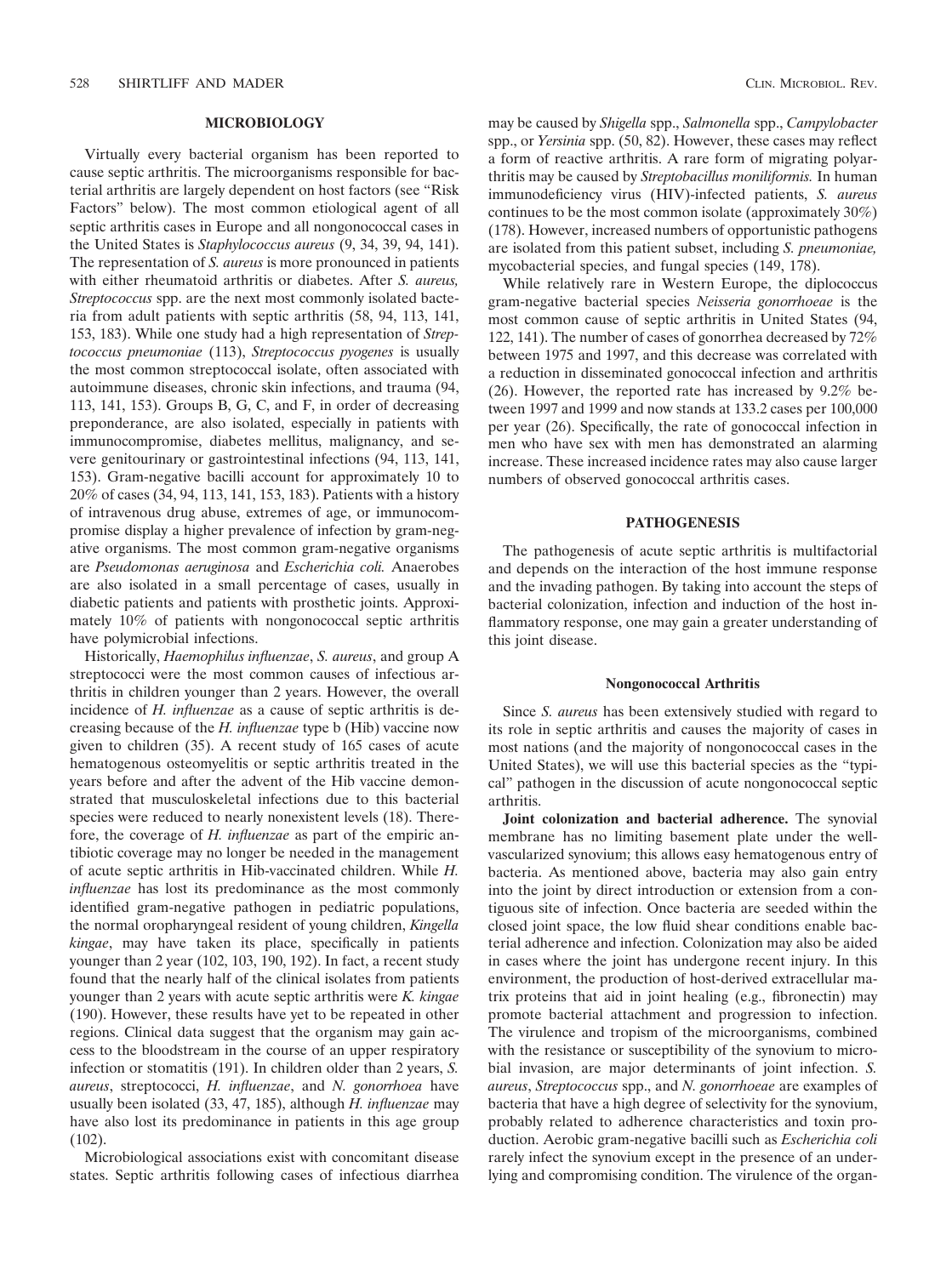ism once inside the joint varies. In rabbits, intra-articular injection of 10 <sup>5</sup> *S. aureus* organisms into the knee joint resulted in major joint destruction but identical injections of *N. gonorrhoeae* or *S. epidermidis* caused no joint inflammation (57).

*S. aureus* has a variety of receptors, termed microbial surface components recognizing adhesive matrix molecules (MSCRAMMs), for host proteins that mediate adherence to the joint extracellular matrix or implanted medical devices (68, 142, 189). Some of the host matrix proteins include fibronectin and laminin (adherence proteins), elastin (imparts elastic properties), collagen (structural support), and hyaluronic acid (a glycosaminoglycan that is rich in the joints and the matrix and provides cushioning through hydration of its polysaccharides). A number of adhesin genes have been determined and include genes encoding fibrinogen binding proteins (*fib*, *cflA*, and *fbpA*) (17, 27, 105), fibronectin binding proteins (*fnbA* and *fnbB*) (76), a collagen receptor (*cna*) (126), an elastin binding protein (*ebpS*) (124), and a broad-specificity adhesin (*map*) that mediates low-level binding of several proteins including osteopontin, collagen, bone sialoprotein, vitronectin, fibronectin, and fibrinogen (106). Also, *S. aureus* possesses a number of other host protein binding receptors whose genes have not yet been determined. These include a laminin binding protein (52 kDa) (99), a lactoferrin binding protein (450 kDa) (114), and a transferrin binding protein (42 kDa) (112). The staphylococcal receptor that binds laminin may be used in extravasation (100). These receptors specific to *S. aureus* were absent from the noninvasive pathogen *S. epidermidis* (100). The lactoferrin and transferrin receptors bind to host iron acquisition proteins and may be used as adhesins and/or as iron acquisition mechanisms.

Increasing evidence supports the importance of staphylococcal surface components as virulence determinants by enabling initial colonization. In a number of studies, mutations in these receptors strongly reduced the ability of staphylococci to produce infection. In a murine septic arthritis model, inoculation of mice with mutants containing mutations of the collagen adhesin gene showed that septic arthritis occurred 43% less often than in the corresponding wild type (166). Also, vaccination with a recombinant fragment of the *S. aureus* collagen adhesin was able to reduce the sepsis-induced mortality rate to 13%, compared with 87% in the control group (120). However, the role of collagen adhesion of *S. aureus* as a major virulence factor has recently been questioned since approximately 30 to 60% of clinical isolates do not display collagen binding in vitro or the *cna*-encoded collagen adhesin (170). Staphyloccal fibronectin binding proteins (FbpA and FbpB) may play a major role in the colonization and virulence of septic arthritis. In a recent study, all of the tested clinical isolates  $(n = 163)$  contained one or both of the coding regions for these binding proteins and 95% of these strains had a comparable fibronectin binding capacity to that seen in a staphylococcal reference strain known to efficiently bind fibronectin (127). In addition, an in vivo study of endocarditis in a rat model showed that mutants deficient for fibronectin binding protein were 250-fold less adherent to traumatized heart valves (90). Also, *S. aureus* adherence to miniplates from iliac bones of guinea pigs was three times higher for the wild-type strain than for the adhesindefective mutant strain (48). It is likely fibronectin binding proteins play an important role in joint infections, especially those associated with joint trauma or implanted medical devices (125).

These receptors may play an additional role in an intracellular immunoavoidance strategy. *S. aureus* survives intracellularly after internalization by cultured osteoblasts (72). Staphylococci have demonstrated internalization into other cultured mammalian cells as well as osteoblasts; these include bovine mammary gland epithelial cells, human umbilical vein endothelial cells, and pulmonary epithelial cells isolated from a cystic fibrosis patient (80, 91, 108). Initial adherence to glandular epithelial cells is mediated by *S. aureus* fibronectin receptors (91), possibly using fibronectin as a bridge between the host cell and the bacterial receptors. Following adherence, bacteria may be internalized by host mechanisms involving membrane pseudopod formation (seen in established bovine mammary epithelial cell lines) or through receptor-mediated endocytosis via clathrin-coated pits (seen in mouse osteoblasts and epithelial cells) (42, 91). In either case, the dependence on the action of host cytoskeletal rearrangements through microfilaments is evident.

Following internalization, staphylococci may induce apoptosis (via a host caspase-dependent mechanism) or survive intracellularly (12, 91, 108, 186). Induced apoptosis may exacerbate the host cell damage seen in septic arthritis. Also, staphylococci may escape clearance by the immune system and antimicrobial therapy by persisting within these host cells. This survival was recently demonstrated in vivo when *S. aureus* cells were found in the cytoplasm of embryonic chicken osteoblasts and osteocytes in mineralized bone matrix (131). In another study, *S. aureus* was found within polymorphonuclear neutrophils in an in vivo infection model, and these infected host cells were able to establish infection in naïve animals (65). Therefore, this pathogen may utilize invasion as an immunoavoidance technique during the host inflammatory response. After the downregulation of the adaptive immune response through T-cell apoptosis (mediated by superantigens, other toxins, and invasion), fulminant and/or persistent infection may result.

**Joint infection and the host immune response.** Once colonized, bacteria are able to rapidly proliferate and activate an acute inflammatory response. Initially, host inflammatory cytokines, including interleukin  $1-\beta$  (IL-1 $\beta$ ) and interleukin 6 (IL-6), are released into the joint fluid by synovial cells (88). These cytokines activate the release of acute-phase proteins (e.g., C-reactive protein) from the liver that bind to the bacterial cells and thereby promote opsonization and activation of the complement system. In addition, there is an accompanying influx of host inflammatory cells into the synovial membrane early in the infection. Phagocytosis of the bacteria by macrophages, synoviocytes, and polymorphonuclear cells occurs and is associated with the release of other inflammatory cytokines that include tumor necrosis factor alpha (TNF- $\alpha$ ), IL-8, and granulocyte-macrophage colony-stimulating factor, in addition to increasing the levels of IL-1 $\beta$  and IL-6, which are already present. It was demonstrated in a recent clinical study that IL-6 and TNF- $\alpha$  concentrations were persistently high even 7 days after treatment was initiated while IL-1 $\beta$  levels decreased significantly after 7 days (123). Many of these cytokines and the associated immune response have been shown in animal models to be required for bacterial clearance and the prevention of mortality due to bacteremia and septic shock (180). Nitric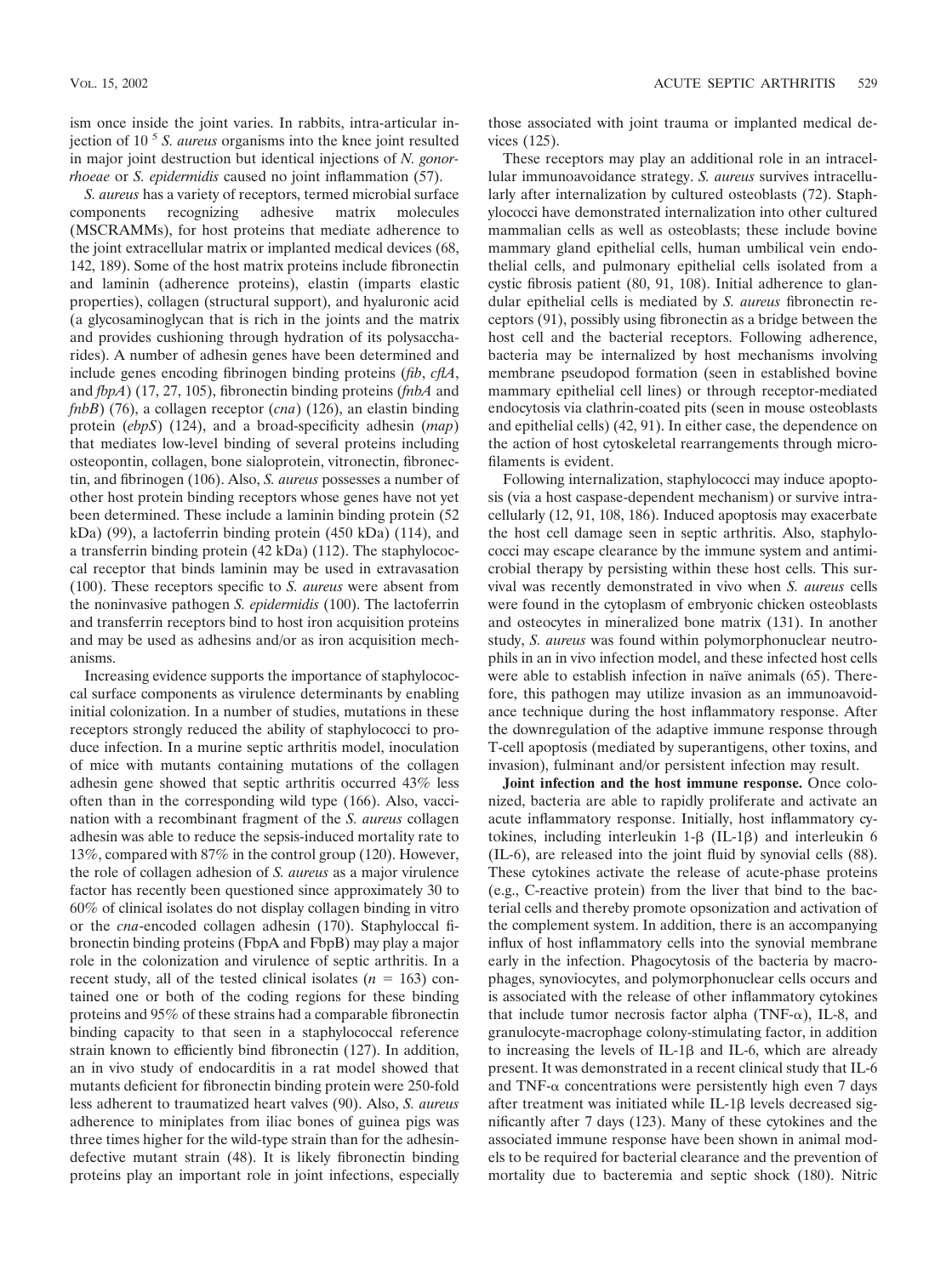oxide, a common mediator of inflammatory cytokines, is also required (143).

The T-cell mediated (Th1) and humoral (Th2) adaptive immune responses may also play a role in the clearance and/or pathogenesis of acute septic arthritis. T cells enter the joint within a few days following infection (1). The role of  $CD4 + T$ cells in joint destruction has been demonstrated by showing that their in vivo depletion resulted in a considerably milder course of staphylococcal arthritis (1). These lymphocytes are specifically activated by bacterial antigens in association with host antigen-presenting cells or nonspecifically in the case of bacterial superantigens (e.g., toxic shock syndrome toxin 1 [TSST-1]). The cytokine, gamma interferon (IFN- $\gamma$ ), produced by these activated T cells reduced the level of mortality and joint destruction in a mouse model of group B *Streptococcus* when delivered 18 h after bacterial inoculation (129). However, when *S. aureus* was used as the infecting organism in this model, IFN- $\gamma$  increased the frequency and severity of septic arthritis while simultaneously protecting mice from septicemia (194). Also, it has been found in a recent study in mice that a high level of IFN- $\gamma$  (a Th1 cytokine) plays a detrimental role in staphylococcal infection and that IL-4 and IL-10, both being Th2 cytokines, are involved in host resistance to infection through regulation of IFN- $\gamma$  (150). However, the necessity of the Th2 response to clear *S. aureus* infection has lately been questioned in a study utilizing IL-4-deficient mice (73). It seems that a Th2 response is required for *S. aureus* infection clearance only in certain mice, depending on their genetic background. Therefore, the exact role of T cells in host tissue damage and infection clearance is still being elucidated.

**Joint damage.** Under most circumstances, the host is able to mount a protective inflammatory response that contains the invading pathogen and resolves the infection. However, when the infection is not quickly cleared by the host, the potent activation of the immune response with the associated high levels of cytokines and reactive oxygen species leads to joint destruction. High cytokine concentrations increase the release of host matrix metalloproteinases (including stromelysin and gelatinase A/B) and other collagen-degrading enzymes. When monoclonal antibodies or steroids attenuate these cytokines, cartilage degradation is minimized. The joint is further damaged by the release of lysosomal enzymes and bacterial toxins (139). Host proteoglycans are initially degraded, and this is followed by collagen degradation. In fact, the polymorphonuclear response with subsequent release of these proteolytic enzymes can lead to permanent destruction of intra-articular cartilage and subchondral bone loss in as little as 3 days. Metalloproteinases and the antigen-induced inflammatory response may persist and continue to damage the joint architecture even after the infection has been cleared (134, 162). The infectious process induces a joint effusion that increases intraarticular pressure, mechanically impeding blood and nutrient supply to the joint. Thus, increased pressure destroys the synovium and cartilage. Because of the proximity of the epiphyseal growth plate to the joint, direct extension of a joint infection to any of the articulating bones may lead to decreased bone growth in infants and children (87, 117). While bone mineralization is preserved, cartilage destruction causes joint space narrowing and erosive damage to the cartilage and bone if left untreated (110). In addition, the infection can spread to surrounding soft tissue, form sinus tracts, and disrupt ligaments and tendons in the untreated state (137).

**Bacterial products and their pathogenic role.** While bacterial attachment proteins promote colonization and initiate the infectious process, a number of bacterial products activate the host immune response and increase tissue damage in cases of septic arthritis. *S. aureus* has a large variety of factors that have been implicated in host virulence. Many of these factors have been tested for their ability to increase the morbidity and mortality associated with acute septic arthritis. Most studies evaluating the potential role of these bacterial products have been performed using the murine model of septic arthritis (167).

During acute septic arthritis, the innate immune system responds to the presence of the peptidoglycan wall (via *N*-formylmethionine proteins and teichoic acids) of *S. aureus* to produce proinflammatory cytokines (such as IL-1 $\beta$ , IL-6, and TNF- $\alpha$ ) and C-reactive protein. Bacterial DNA (specifically unmethylated CpG motifs) also elicits an intense inflammatory response (37, 38). When bacterial DNA from *S. aureus* or *E. coli* or synthetic, unmethylated oligonucleotides containing CpG motifs were injected into the knee joint of mice, arthritis developed quickly and lasted up to 14 days, while methylated DNA had no significant effect. Also, the affected tissue was characterized by monocyte and macrophage influx with the release of their associated cytokines and chemokines and the absence of T cells.

It has been noted that bacterial superantigens such as staphylococcal TSST-1 and enterotoxins may play a major role in the potent activation of the host inflammatory response, thereby increasing the mortality rates and exacerbating host inflammatory-cell invasion, cytokine release, and joint degradation (20). Most animals infected with strains of *S. aureus* isogenic for TSST-1 or enterotoxins (A through D) developed frequent and severe arthritis (20). However, most animals (80%) infected with strains devoid of these toxins had no symptoms and the animals with symptoms had only mild or transient arthritis infections (20). Also, vaccination with a recombinant form of staphylococcal enterotoxin A devoid of superantigenicity was able to generate significant protection from *S. aureus* sepsis in mice (121).

Superantigens act by binding to the conserved lateral regions of the host major histocompatibility complex class II molecule and T-cell receptor. While only approximately 1 in  $10<sup>4</sup>$  T cells are activated during normal presentation of a nonself antigen, a superantigen may activate 2 to 20% of all T cells (154). These activated T cells are then able to increase the release of a number of cytokines, such as IL-2 (154), IFN- $\gamma$ , and TNF- $\alpha$ (98). This upregulated production of cytokines causes a significant systemic toxicity and suppression of the adaptive immune responses and inhibits plasma cell differentiation. Also, the stimulated T cells proliferate and then rapidly disappear, apparently due to apoptosis (132). Therefore, immune suppression may be due to generalized immunosuppression and T-cell deletion. Human B cells are also stimulated by these staphylococcal superantigens.

Besides the role that superantigens play in the mortality and morbidity associated with septic arthritis, other staphylococcal toxins may also contribute to the disease process. One study was able to demonstrate that alpha-hemolysin was a significant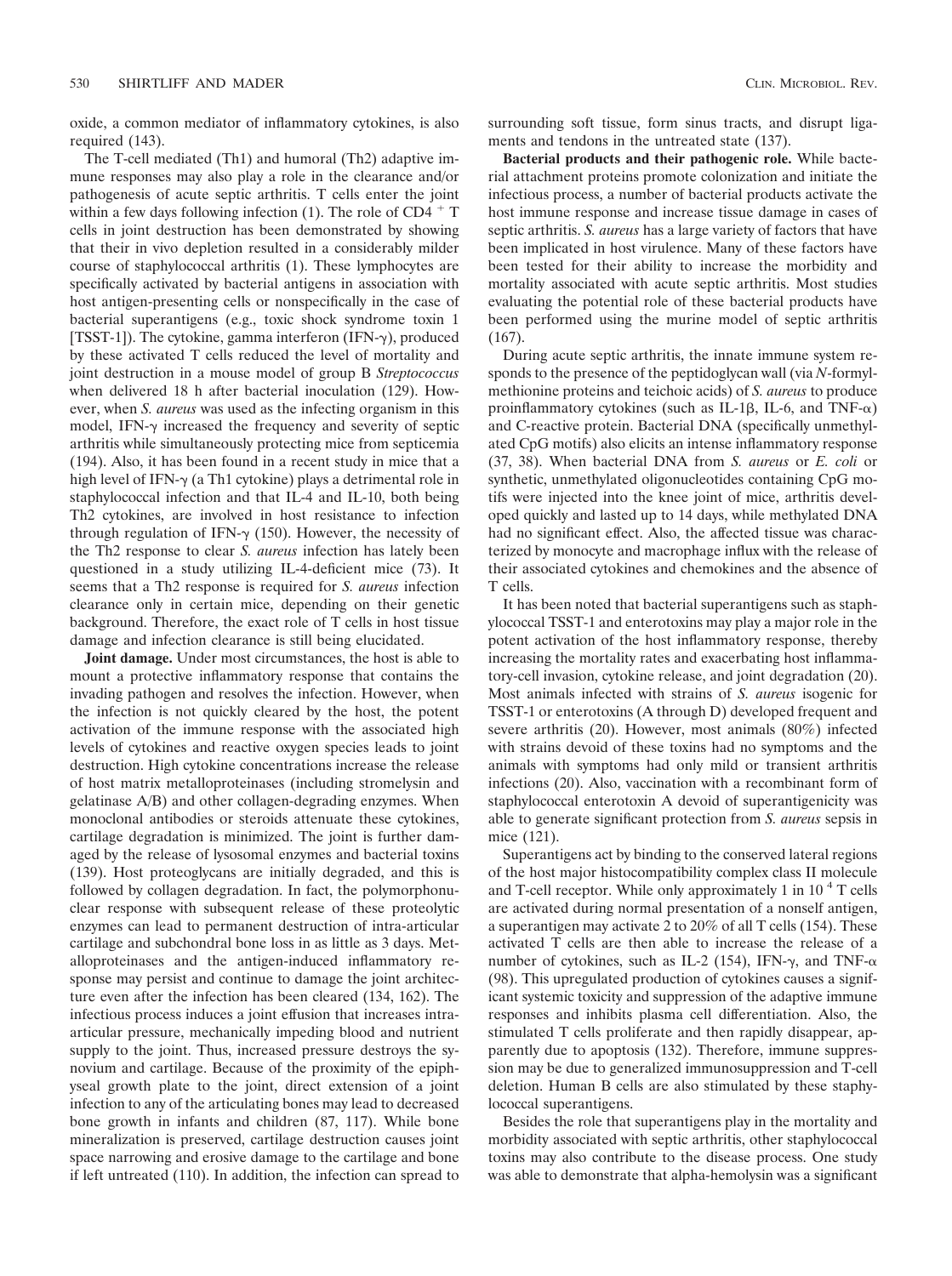mediator of virulence in arthritis (53). Alpha-hemolysin is secreted as a monomer that attaches to host membranes and polymerizes into a hexameric ring channel (174). While this hemolysin binds to human erythrocytes in a nonspecific manner, it can still mediate significant host cell lysis when produced in high concentrations in the infection environment (69). Also, alpha-hemolysin promotes significant blood coagulation by neutrophil adhesion (85), platelet aggregation (via a fibrinogen-dependent mechanism) (11), and its nonlytic attack on human platelets (6). In addition, this hemolysin can form channels in nucleated cells (e.g., endothelial cells) through which calcium ions freely pass (62, 175). The calcium influx is responsible for the vasoregulatory process and inflammatory- response disturbances seen in severe infection (66). Lastly, alpha-hemolysin interferes with lymphocyte DNA replication (85). These multiple effects of alpha-hemolysin on the host contribute to the vascular disturbances and immunodeficiency seen in staphylococcal infections.

The pathogenic properties of alpha-hemolysin were recently found to only occur when another staphylococcal toxin, the leukocyte-specific gamma-toxin, was also present in the infecting strain (118). Gamma-hemolysin (HlgAB and HlgCB) and a related *S. aureus* leukocidin (LukSF-PV) specifically lyse leukocytes. Each of these toxins is composed of an interchangeable two-component system. The active toxin is formed by taking one protein from the S-component family (LukS-PV, HlgA, and HlgC) and one from the F-component family (LukF-PV and HlgB) (46, 89). The S component is most probably responsible for the specific cytopathic effect of each of the toxins, while the F component is responsible for the common leukocyte binding activity. While LukF and HlgA proteins show very strong similarity, they are encoded on different gene loci (128). Since these cytotoxins specifically interact and lyse leukocytes, they contribute to the inhibition of infection clearance by the host immune system, thereby enabling staphylococcal species to persist. Therefore, it is the combined effects of the hemolysin and leukotoxins that increase the ability of *S. aureus* to cause acute septic arthritis.

These factors enable the host to mount a protective inflammatory response that contains this pathogen and often resolves the infection. However, when the infection is not cleared by the host innate immune system, *S. aureus* is well equipped to persist by possessing a number of virulence factors and strategies, including but not limited to invading and surviving in mammalian cells, hiding within a biofilm, or producing a thick, antiphagocytic capsule.

The difficulty in treating septic arthritis and the ability of the bacteria to evade clearance by the host immune response reside in a number of staphylococcal defense mechanisms. Such characteristics are expressed at both the cellular and matrical levels. As mentioned above, protein A is bound covalently to the outer peptidoglycan layer of their cell walls. This receptor binds to the Fc portion of immunoglobulin G and presents the Fab fragment of the antibody to the external environment. Therefore, the Fc portion is unable to either bind complement or signal polymorphonuclear leukocytes, thereby interfering with staphylococcal opsonization and phagocytosis. This interference has been demonstrated in vitro and in animal models with subcutaneous abscesses and peritonitis. Also, protein A coats the staphylococcal cell in a coat of host Fab fragments,

and the ability of the immune system to recognize the pathogen as nonself is hindered. The importance of protein A in *S. aureus* septic arthritis was demonstrated in a recent study in which strains that obtained this virulence factor caused greater inflammation and cartilage destruction (53).

Capsular polysaccharide may interfere with opsonization and phagocytosis. Among the 11 reported serotypes, capsule types 5 and 8 (microcapsule producers) comprise the vast majority (75 to 94%) of clinical isolates (2, 44, 115). The capsule of these two serotypes is much smaller than the capsule of other serotypes of *S. aureus* (such as capsule type 1) or pathogenic species such as *Streptococcus pneumoniae.* Unencapsulated and microencapsulated strains demonstrated a high rate of serum clearance compared to fully encapsulated strains. Therefore, the role of capsular polysaccharide in opsonization and phagocytosis was questioned (2). However, the thin capsule may be necessary in early bone infection stages in order to allow the interaction of staphylococcal adhesion factors with host proteins (such as fibrin and fibronectin). In one study, it was shown that a small capsule was necessary for fibroblast attachment by protein A of *S. aureus* and that a fully encapsulated strain reduced the binding efficiency (104). In another study, the thin capsule was shown to be necessary for binding to bone collagen type 1, since high capsular expression actually inhibited binding (23). Once these microorganisms adhere to solid surfaces (such as bone), both in vitro and in vivo, staphylococci produce larger quantities of cell-associated capsule than do those grown in liquid cultures (95). Specifically, type 5 and type 8 capsule production is strongly upregulated during postexponential growth (i.e., after adhesion and colonization) (177). This upregulated capsule production makes them resistant to antimicrobial treatment and host immune clearance. Therefore, once staphylococcal adherence proteins establish the infection, the pathogen enters the postexponential growth phase and begins producing a thicker capsule that covers and hides the highly immunogenic adherence proteins. This thicker type 5 and type 8 capsule is serum resistant through inhibition of phagocytosis and opsonization (2, 119). The effect of the staphylococcal polysaccharide microcapsule in murine arthritis was recently explored. In this study, strains expressing type 5 capsule were shown to cause a higher rate of mortality, a higher frequency of arthritis, and a more severe form of the disease compared to capsule mutants (119). In a clinical trial, a vaccine (Staph Vax) that consists of isolated type 5 and 8 capsular polysaccharides was able to significantly reduce infection rates (by 57%) in a high-risk population for as long as 10 months (179).

As mentioned above, *S. aureus* also survives intracellularly after internalization by cultured osteoblasts (72). Type 5 capsule production by in vivo-grown *S. aureus* (i.e., internalized in cultured osteoblasts) was recently shown to be upregulated compared to that by *S. aureus* grown in vitro (101). Therefore, the capsule may not only resist phagocytosis and opsonization but may also contribute to intracellular survival.

In summary, *S. aureus* infects and elicits a strong native immune response, cytokine release, and high T-cell activation. This pathogen is able to use a number of immunoavoidance strategies during this time while the host immune system simultaneously causes damage to "self" tissues and blood vessels in the area of infection. This damage may cause local circula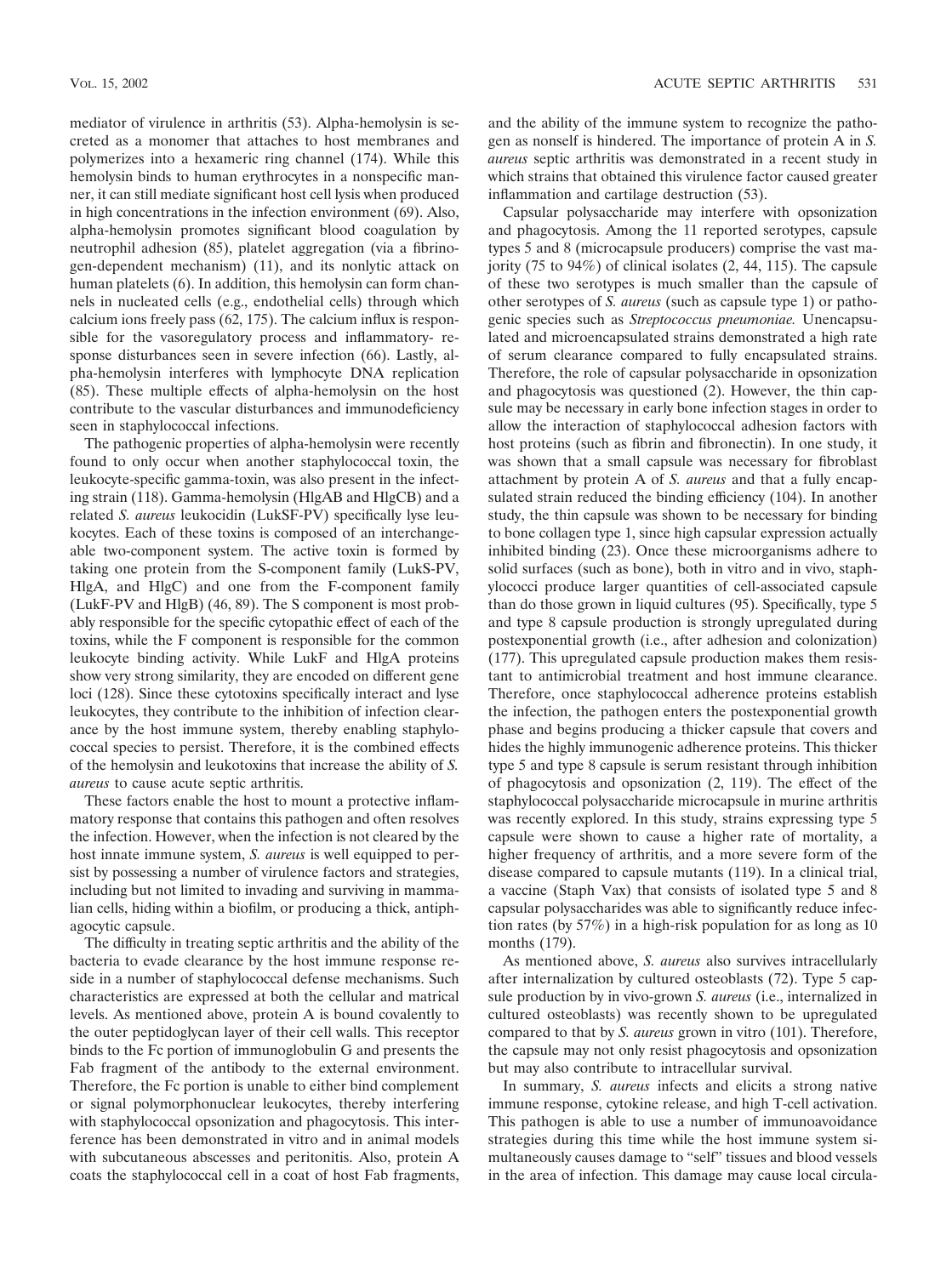tory and immune system compromise. The high T-cell activation eventually results in apoptosis and a weakened immune system, enabling the pathogen to effectively produce a sustained and destructive infection. While the bacterial products discussed above have been shown to increase joint damage in acute septic arthritis, many more *S. aureus* virulence factors have not yet been tested. Therefore, we would expect that number of factors implicated as playing a role in septic arthritis would undoubtedly increase, and their relative roles will be more clearly elucidated in future studies.

**Bacterial clearance versus joint damage.** The interaction of the bacteria and host is of utmost importance in the initiation and prolongation of infection and cartilage damage. There is a subtle balance between an effective immune response to eliminate the infecting organism from the host and the overactivation of this response that causes the majority of infectionrelated joint destruction. Therefore, care must be exercised and further studies must be performed in regard to using agents that suppress the inflammatory response in the treatment of septic arthritis.

#### **Gonococcal Arthritis**

Gonococcal arthritis occurs in approximately 42 to 85% of patients with disseminated gonococcal infection (DGI) and begins with a localized mucosal infection (4, 122). DGI-producing strains are unusually sensitive to in vitro killing by penicillin G and possess unique nutritional requirements for arginine, hypoxanthine, and uracil. *N. gonorrhoeae* possesses a number of virulence factors. It is the combined effects of these factors, their phase and antigenic variation, and properties of the host immune response that enable this pathogen to persist and allow the localized infection to become DGI.

**Gonococcal virulence factors.** *N. gonorrhoeae* possesses a number of cell surface structures that have been implicated in virulence. Initial attachment to host epithelium is mediated by long, hair-like protein projections called pili Phase variation, i.e., the question of whether this membrane structure is assembled (Pil<sup>+</sup>) or not (Pil<sup>-</sup>), is determined by posttranslational proteolytic cleavage, variations in homologous recombination, and slipped-strand DNA replication resulting in frameshift mutations (193). In addition, the antigenic character of the pili is altered by homologous recombination between coding regions for the various pilin subunits.

Protein I is the main protein on the outer membrane. It is a porin that is expressed in two different forms, a protein IA variant that is almost always associated with disseminated infection and a protein IB variant that is associated with strains causing localized infections. Strains that are able to cause a disseminated infection in hosts with a normal immune system display serum resistance (21). Protein IA enables stable serum resistance by binding the host factor H. This bacterially- bound host factor efficiently inactivates C3b (a central factor in both the classical and alternative complement cascades) into iC3b (130), thereby reducing the efficacy of the host complement system. This porin may also be responsible for the prevention of phagolysosomal fusion in polymorphonuclear leukocytes and a reduced oxidative burst, thereby enabling survival within these cells. Another extracellular gonococcal protein is protein II, which is also called Opa since colonies expressing protein II

on their surface have a more opaque appearance. This protein is thought to cooperate in the more intimate attachment following initial pilus interaction. In addition, protein II is able to attach to the lipooligosaccharide (LOS) of other *N. gonorrhoeae* organisms, thereby enabling the cells to bind to one other and form microcolonies. These microcolonies may also aid in the initiation of mucosal surface attachment. Protein II is capable of avoiding clearance by the host immune system by phase and antigenic variation (93). Phase variation occurs through slipped-strand synthesis that produces a frameshift mutation and produces a prematurely terminated form of the protein. In addition, multiple variants of the protein II gene exist, and therefore the antigenic character of protein II can be changed by homologous recombination between these variants. While this protein is important for mucosal infections, most isolates from patients with DGI are missing protein II from their outer membrane and grow to form transparent colonies. Protein III is another porin that is prevalent on the bacterial surface. The antibodies directed against protein III are not bactericidal, and they sterically inhibit antibody binding to protein I and unsialylated LOS that would probably result in bactericidal action (133). Therefore, the generation of these blocking antibodies may prevent serum bactericidal action.

LOS is like the lipopolysaccharide of other gram-negative bacteria except that its carbohydrate portion does not have the complex structure of the repeating O side chain. LOS has endotoxin activity and is largely responsible for the synovial damage produced in gonococcal arthritis (60, 64). While stable serum resistance is due to protein IA, unstable resistance is mediated by the ability of some gonococcal strains to covalently attach activated forms of host sialic acid to the galactose residues on LOS (187). This covalent attachment coats the bacterial cell in host proteins and avoids complement activation. In addition, opsonization by complement components and the formation of the membrane attack complex of the complement system are inhibited. *N. gonorrhoeae* also produces an immunoglobulin A protease that may aid in colonization. However, the relevance of this potential virulence factor in gonococcal pathogenesis needs further study.

**Host factors.** The host may contain a gonococcal infection through the action of the innate immune response, with particular dependence on the complement system. This system is largely responsible for attracting polymorphonuclear leukocytes and the resulting cascade of inflammatory cytokines and chemokines. However, during periods surrounding early pregnancy, puerperium, and menstruation, the accompanying alterations in vaginal pH, cervical mucus, and genital flora and the endometrial exposure of submucosal vessels may predispose the female patient to *N. gonorrhoeae* invasion and DGI (21, 122). As mentioned above, defects in the complement and/or reticuloendothelial systems may also inhibit the host's ability to contain gonococcal infection.

## **RISK FACTORS**

Besides the obvious risk of septic arthritis associated with age older than 60 years and recent bacteremia, certain medical conditions predispose joints to nongonococcal infection. Degenerative joint disease, rheumatoid arthritis, and corticosteroid therapy are the most common predisposing conditions.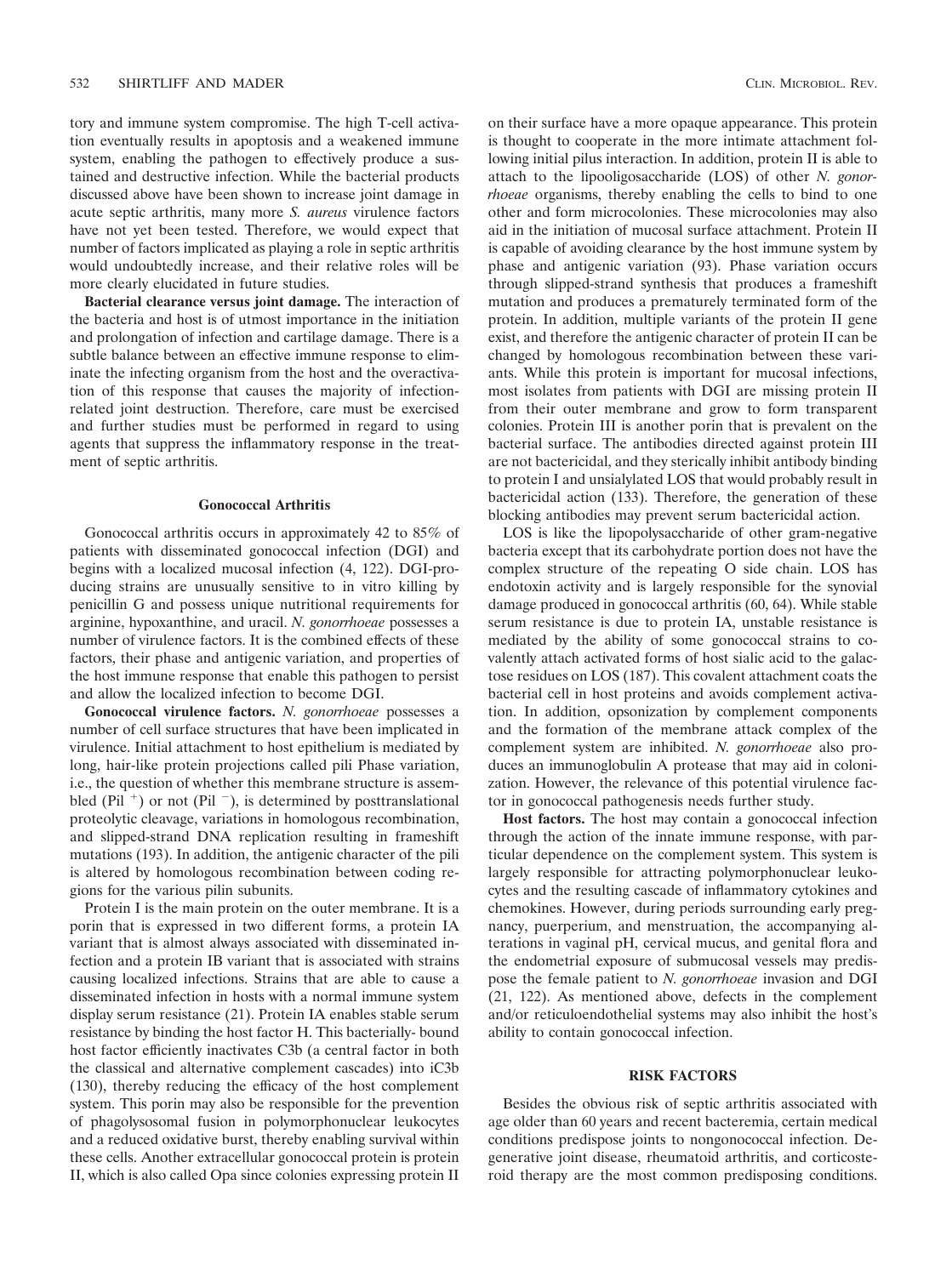Specifically, patients with rheumatoid arthritis have an approximately 10-fold-higher incidence of septic arthritis than does the general population (79, 113). Patients with diabetes mellitus, leukemia, cirrhosis, granulomatous diseases, cancer, hypogammaglobulinemia, intravenous substance abuse, or renal disease and patients undergoing cytotoxic chemotherapy also have an increased incidence of septic arthritis  $(3, 39, 140)$ . Total joint arthroplasties are susceptible to intraoperative or hematogenous seeding and subsequent prosthetic joint infections. While patients infected with HIV demonstrate a higher prevalence of musculoskeletal infections than does the general population (approximately 60 and 2 to 10 cases per 100,000 persons per year, respectively), it is unclear if this higher occurrence is due to the common septic arthritis risk factors due to intravenous drug abuse and multiple transfusions in this patient population (79, 113, 178).

In 0.5 to 3% of gonorrhea infections, the pathogen is able to gain access to the bloodstream from the primary mucosal site of infection and produce DGI (71, 84, 122). A number of risk factors have been epidemiologically associated with the development of DGI; these include infection with transparent, piliated *N. gonorrhoeae* strains capable of phase variation; diagnosis delay (especially in females due to asymptomatic nature of the infection); complement system deficiency; systemic lupus erythematosus; menstration, pregnancy, and puerperium; male homosexuality; urban residence; promiscuity; and low socioeconomic and educational status. Females are four times as likely to develop DGI as males (4). This prevalence in women may be due to the asymptomatic nature of gonorrhea infections in women and the associated delay in diagnosis, thereby providing time for the bacteria to gain access to the bloodstream. In addition, many affected females are either pregnant or menstruating at the time of the infection (122). Also, since the clearance of gonococcal infection depends on an effective complement-mediated immunity and a functional reticuloendothelial system, complement deficiencies and systemic lupus erythematosus are risk factors in this patient subset.

## **DIAGNOSIS OF NONGONOCOCCAL ARTHRITIS**

Nongonococcal septic arthritis is a medical emergency that can lead to serious sequelae and mortality. Therefore, prompt recognition and treatment are critical to ensuring a good prognosis.

## **Clinical Presentation**

The classical presentation of acute nongonococcal septic arthritis includes recent onset of fever, malaise, and local findings of pain, warmth, swelling, and decreased range of motion in the involved joint (87, 117). A significant number of patients have mild fever and may not demonstrate localized heat and erythema around the affected joint (10). The clinician should obtain a detailed history with special emphasis on determining the presence of any risk factors discussed above. However, the diagnosis of infectious arthritis rests on the isolation of the pathogen(s) from aspirated joint fluid.

While any joint can become infected, the most commonly involved joints in nongonococcal septic arthritis are the knee and hip, followed by the shoulder and ankle (9). The hip may be more frequently involved in children. Also, infectious nongonococcal arthritis is monoarticular in 80 to 90% of cases (70, 75, 156). Atypical joint infection, including the sternoclavicular, costochondral, and sacroiliac joints, may be common in intravenous drug users. Also, penetrating trauma, including human or animal bites, and local corticosteroid therapy may cause septic arthritis in atypical joints. Polyarticular septic arthritis is usually accompanied by a number of risk factors (see above).

## **Laboratory Findings**

Peripheral blood leukocyte counts are usually elevated in children but are often within normal limits in adults. Most patients display elevated C-reactive protein levels and erythrocyte sedimentation rates. Synovial fluid analysis is also very important and usually reveals turbid, low-viscosity fluid with leukocyte counts usually in excess of 50,000/mm<sup>3</sup>. However, nonbacterial inflammatory processes, such as acute crystalline joint disease or reactive arthritis, may have counts above this level while gonococcal and granulomatous arthritis may have counts below 50,000/mm<sup>3</sup>. In nongonococcal arthritis, the fraction of polymorphonuclear leukocytes approaches 90% (59, 158). Even though low joint fluid glucose levels  $\left($  <40 mg/dl or less than half the serum glucose concentration) and high lactate levels are nonspecific, they are suspicious for bacterial arthritis. Normal joint glucose and lactate levels are usually found in patients with viral arthritis (156, 158). Synovial fluid from any adult with monarticular arthritis should be examined by compensated polarizing light microscopy for negatively birefringent (uric acid) and positively birefringent (calcium pyrophosphate dihydrate) crystals in order to rule out crystalline joint disease. However, simultaneous bacterial infection and crystalline disease has been reported (8, 158). Gram stains of synovial fluids may support the diagnosis of septic arthritis. In addition, it may differentiate between infections by gram-positive and gram-negative bacteria, thereby directing initial antimicrobial therapy before antibiotic sensitivity results are obtained. The synovial fluid should be sent for aerobic, anaerobic, mycobacterial, and fungal culture prior to the initiation of antimicrobial therapy. In addition, antibiotic sensitivities should be determined. Cultures are positive in nongonococcal arthritis approximately 90% of the time, while Gram stain is effective only 50% of the time (141). These cultures may be negative in patients in whom treatment has already been initiated.

Once aspirated joint samples are obtained, it is imperative that they be quickly transported to clinical microbiology and not be allowed to stand for a long time without processing or culturing. In one study, it was found that by directly inoculating the aspirated sample into blood culture tubes, even very small numbers of viable bacteria in infected fluid could be detected (182). However, an increase in false-positive results due to general skin or other contaminants may also occur with this technique. If fluid cultures are sterile but the suspicion of septic arthritis persists, tissue samples of the synovial membrane may also be cultured for microbial isolation and identification. Sputum, urine, and blood cultures are also often required. Around half of all patients with nongonococcal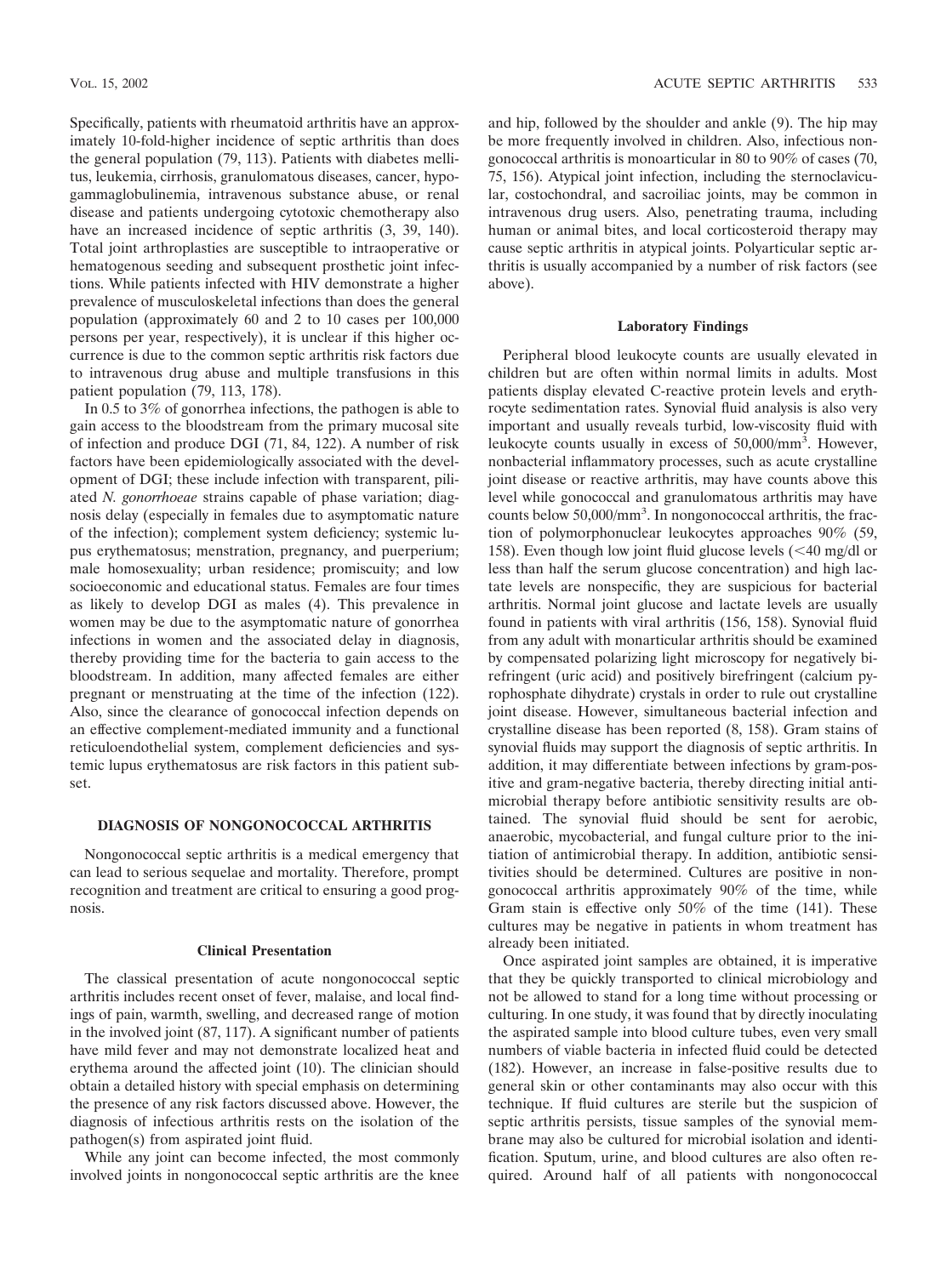Indicators at presentation

TABLE 1. Principles of diagnosis and management of acute nongonococcal septic arthritis

| Recent onset of fever and malaise<br>Local pain, warmth, swelling, and decreased range of motion in<br>the involved joint<br>The presence of any risk factors as determined by a detailed<br>history |
|------------------------------------------------------------------------------------------------------------------------------------------------------------------------------------------------------|
| Diagnosis by synovial fluid testing                                                                                                                                                                  |
| Synovial culture and Gram stain                                                                                                                                                                      |
| Leukocyte counts in excess of $50,000/\text{mm}^3$                                                                                                                                                   |
| Glucose level of $<$ 40 mg/dl or less than half that seen in the<br>serum                                                                                                                            |
| High concentration of lactate                                                                                                                                                                        |
| >90% polymorphonuclear leukocytes                                                                                                                                                                    |
| Lack of bifringent crystals (Note: simultaneous crystalline and<br>bacterial arthritis has been reported)                                                                                            |
| Other laboratory indicators                                                                                                                                                                          |
| May have an elevated erythrocyte sedimentation rate, C-reactive<br>protein levels, and/or peripheral leukocyte levels                                                                                |
| Sputum, urine, and blood cultures may be warranted; blood<br>cultures are positive in 50% of cases                                                                                                   |
| Management                                                                                                                                                                                           |
| Antibiotics adjusted based on culture and sensitivity results                                                                                                                                        |
| Adequate drainage of joint                                                                                                                                                                           |
| Needle aspiration                                                                                                                                                                                    |
| Arthroscopic drainage                                                                                                                                                                                |
| Open drainage in difficult and deep joints                                                                                                                                                           |
| Monitoring of synovial fluid leukocyte counts and cultures                                                                                                                                           |
| Acute phase of disease — patient rest and optimal joint position                                                                                                                                     |
| Following the acute phase — early physical therapy and                                                                                                                                               |
| aggressive mobilization                                                                                                                                                                              |

arthritis show positive blood cultures (59). A summary of the diagnosis and management of acute nongonococcal arthritis can be seen in Table 1.

## **Imaging Studies**

Imaging studies of septic arthritis can be used only to support or dissuade a clinical suspicion of the disease; they should not be used as an absolute diagnostic indicator. Because the approaches and techniques are both numerous and diverse, there is confusion about which technique is most effective. Radiographic images are usually not revealing in the first few days of infection since they are usually normal or show only preexisting joint disease. However, swelling of capsule and soft tissue around the affected joint, fat pad displacement, and in some cases joint space widening due to localized edema and effusion may be seen. Also, the initial radiographic image may be used to determine associated conditions, such as osteoarthritis or simultaneous osteomyelitis, or may be used as a baseline image in monitoring the response to treatment. As the infection progresses, radiographic detection of diffuse joint space narrowing due to cartilage destruction is possible. Radiographs can also evaluate late, inadequately treated stages of septic arthritis in which generalized joint destruction, osteomyelitis, osteoarthritis, joint fusion, calcifications in the periarticular tissues, or subchondral bone loss followed by reactive sclerosis are seen.

Ultrasonography is capable of showing both intra- and extra-

articular abnormalities not apparent by plain radiography and is a very powerful tool to detect early fluid effusions and to guide initial joint aspiration and drainage procedures (157, 195). Even small collections of fluid (1 to 2 ml) can be accurately detected (195). Non-echo-free effusions (due to clotted hemorrhagic collections) are very characteristic of a septic joint. It has been suggested that the presence of only an echofree effusion (caused by transient synovitis and fresh hemorrhagic effusions) may rule out the diagnosis of septic arthritis (195). This imaging technique is also useful for detecting collections of fluids in deep joints, including the hip. In addition, the status of the intra-articular compartment, joint capsule, bony surface, and adjacent soft tissues and the patient's response to therapy can be monitored. Since ultrasonography is also noninvasive, inexpensive, easy to use, and devoid of irradiation or any other known complications, more clinicians should use it in the diagnosis of septic arthritis in the future.

To diagnose ambiguous cases of septic arthritis or to determine the extent of bone and soft tissue infections, computed tomography (CT), magnetic resonance imaging (MRI), and radionuclide scans may be obtained. In most cases, these diagnostic tests are not required for septic arthritis.

Like radiographs, CT scans have limited use during the early stages of septic arthritis. However, they may enable the visualization of joint effusion, soft tissue swelling, and para-articular abscesses. In addition, CT is more sensitive than plain radiography in the imaging of joint space widening due to localized edema, bone erosions, foci of osteitis, and scleroses. This scanning technique may be useful in the diagnoses of arthritis cases that are difficult to assess, including infections of the hip, sacroiliac, and sternoclavicular joints. In addition, it may assist in guiding joint aspiration, selecting the surgical approach, and monitoring therapy in these difficult infections (155).

MRI has become a useful diagnostic tool for the early determination of musculoskeletal infection and its extent (111, 169). As with CT, MRI may be particularly useful in aiding the diagnosis of joint infections that are difficult to access, such as sacroiliitis (145). MRI displays greater resolution for soft tissue abnormalities than CT or radiography and greater anatomical detail than radionuclide scans. The spatial resolution of MRI makes it useful in visualizing joint effusion and differentiating between bone and soft tissue infections. Furthermore, patients do not have to be exposed to ionizing radiation. The main disadvantages to MRI are high cost, lack of universal availability, imaging interference due to metal implants, and lower resolution of calcified bone structures and the cortex (43). Initial MRI screening usually consists of a T1-weighted and T2-weighted spin-echo pulse sequence. In a T1-weighted study, edema and fluid are dark while fat is bright. In a T2-weighted study, the reverse is true. Therefore, joint effusions, abscesses, and soft tissue edema generate a high signal on T2-weighted images. As with the other imaging techniques, MRI is nonspecific and is unable to differentiate between infectious and noninfectious inflammatory arthropathies (63).

Radionuclide scans are often able to detect localized areas of inflammation. The <sup>99m</sup>Tc methyldiphosphonate scan demonstrates increases isotope accumulation in areas of osteoblast activity and increased vascularity (138). However, this radionuclide scan may be normal in the early stages of septic arthri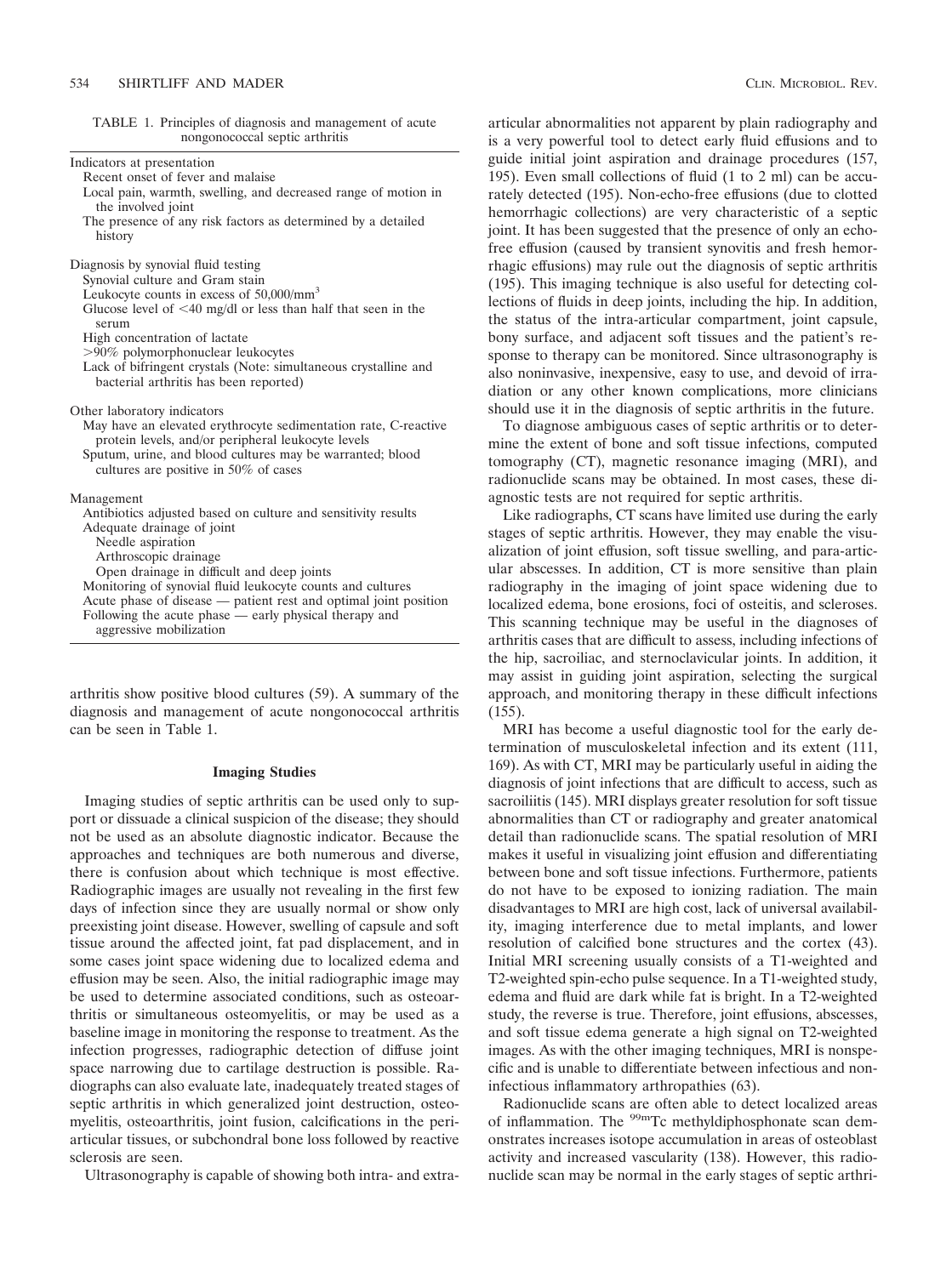tis. A second class of radiopharmaceuticals used for the evaluation of septic arthritis includes  ${}^{67}Ga$  citrate and  ${}^{111}In$ chloride scans. <sup>67</sup>Ga citrate and <sup>111</sup>In chloride attach to serum proteins, including transferrin, lactoferrin, haptoglobin, and albumin, that leak from the bloodstream into areas of inflammation. Gallium and indium scans also show increased isotope uptake in areas of concentrated polymorphonuclear leukocytes, macrophages, and malignant tumors. While these scans are more specific and sensitive in the detection of active infection than  $\frac{\partial^2 m}{\partial x^2}$  methyldiphosphonate (15), they do not show bone or joint detail well, and it is often difficult to distinguish between bone, joint, and soft tissue inflammation. Three-phase <sup>99m</sup>Tc methyldiphosphonate scans may help resolve this problem. In <sup>111</sup>In-labeled leukocyte scanning, a sample of the patient's leukocytes is isolated, labeled with 111In, and injected back into the patient. These radiolabeled leukocytes localize into areas of acute infection according to host inflammatory cytokine and chemokine gradients. While this scan is positive in approximately 60% of patients with septic arthritis, falsepositive results may occur in patients with synovitis secondary to active osteoarthritis (172).

# **Differential Diagnosis**

**Preexisting joint infection.** A number of associated arthropathies should be considered in the differential diagnosis of acute septic arthritis. Patients with underlying chronic joint disease (including rheumatoid arthritis, osteoarthritis, and other connective tissue diseases) have a poor prognosis when suffering from acute septic arthritis (41). The poor prognosis associated with this patient population is mainly due to diagnostic delays since clinicians incorrectly ascribe symptoms to the preexisting arthropathy (55). Also, these patients are often afebrile and demonstrate an indolent presentation (56). Therefore, a diagnosis of septic arthritis must be entertained whenever a sudden onset of inflammatory arthritis in one or two joints occurs in these patients.

**Endocarditis.** Patients with infective endocarditis also demonstrate relatively high incidence rates (23 to 44%) of musculoskeletal abnormalities (61, 96, 109, 135, 148, 171). Specifically, many of these patients have sterile myalgias and althragias, and the joint symptoms are usually polyarticular and symmetric, affecting both the large and small joints. In addition, septic arthritis is seen in approximately 5 to 15% of these patients, especially in intravenous drug abusers. Cases of endocarditis-associated septic arthropathies are usually mediated by *Streptococcus* spp. or *S. aureus.*

**Chronic infectious arthritis.** The diagnosis of mycobacterial or fungal arthritis should be entertained when a patient presents with chronic monarticular arthritis. Both of these arthritides have increased in prevalence, largely due to increased incidence rates seen in HIV-infected patients (56, 141). Synovial fluid cultures for acid-fast bacteria and fungi should be considered for any patient who is immunocompromised or receiving immunosuppressive therapy or who has a persistent effusion. A culture of a synovial biopsy specimen should be done for fungi and acid-fast organisms in any person with a chronic monarticular involvement whose synovial fluid cultures are negative (32, 52). In mycobacterial arthritis, macrophages may predominate in the synovial fluids. The delayed onset and insidious progression of this disease are markedly different from those of acute septic arthritis. Therefore, a thorough history of the illness in the patient, appropriate culture, and monitoring of clinical progression should provide reasonable clues to distinguish acute infectious joint arthropathies from cases of fungal or mycobacterial arthritis. Lyme disease may also present with chronic monoarticular arthritis. About 60% of untreated patients with Lyme disease in the United States have intermittent attacks of joint swelling and pain, especially in the knee, even months after the onset of illness (164). Demonstration of the typical and slowly expanding erythema migrans skin lesion at the site of the tick bite and the development of influenza-like symptoms (including malaise, fatigue, headache, fever, regional lymphadenopathy, and migratory polyarthragia) lasting weeks to months are highly indicative of Lyme disease (165). This is especially true in patients living in areas where this disease is endemic. While culture of *Borellia burgdorferi* (the spirochete responsible for Lyme disease) from specimens in Barbour-Stoenner-Kelly medium permits a definitive diagnosis, determination of an antibody response to *B. burgdorferi* by enzyme-linked immunosorbent assay is also possible (24, 165). *Mycoplasma* spp. have also been repeatedly isolated in cases of chronic erosive septic arthritis, particularly in patients suffering from hypogammaglobulinemia (51).

**Viral arthritis.** Patients with viral arthritis usually present with polyarthritis, fever, lymphadenopathy and characteristic rash (56). Also, synovial fluid samples reveal an abundant presence of mononuclear leukocytes, and normal joint glucose and lactate levels are usually found (156, 158). Clinical and epidemiological clues often lead the clinician to perform appropriate serological studies via antibody titers.

**Crystal-induced arthritis.** Gout and pseudogout may mimic many of the symptoms associated with septic arthritis. Therefore, synovial fluid samples should be examined by compensated polarizing light microscopy for the presence of negatively birefringent (uric acid) and positively birefringent (calcium pyrophosphate dihydrate) crystals to rule out crystalline joint disease. However, it must be noted that simultaneous bacterial infection and crystalline disease has been reported (8, 158).

**Reactive arthritis.** An inflammatory joint response to extraarticular rather than intra-articlar presence of microorganisms may be defined as reactive arthritis (168). Therefore, while infection can be demonstrated at a distant site, joint inflammation occurs without traditional evidence of sepsis at the affected joint(s). Most cases are associated with patients with the major histocompatibility complex antigen HLA-B27. Also, patients usually have recent microbial infections in distal sites that include the gastrointestinal (e.g., *Shigella* spp., *Salmonella* spp., *Campylobacter* spp., or *Yersinia* spp.), genitourinary (e.g., chlamydiae and mycoplasmas), and respiratory (e.g., *Streptococcus pyogenes*) tracts (83). Patients present with a sterile, inflamed joint and may also demonstrate enthesopathy, uveitis, conjunctivitis, or skin and mucous membrane lesions (56). Specifically, poststreptococcal reactive arthritis can follow group A streptococcal infection and presents with nonmigratory arthritis, lack of response to aspirin or nonsteroidal anti-inflammatory agents, and the presence of extra-articular manifestations, including vasculitis and glomerulonephritis (7).

Recent studies utilizing immunofluorescence, immunohistochemical, and PCR techniques have detected persistent micro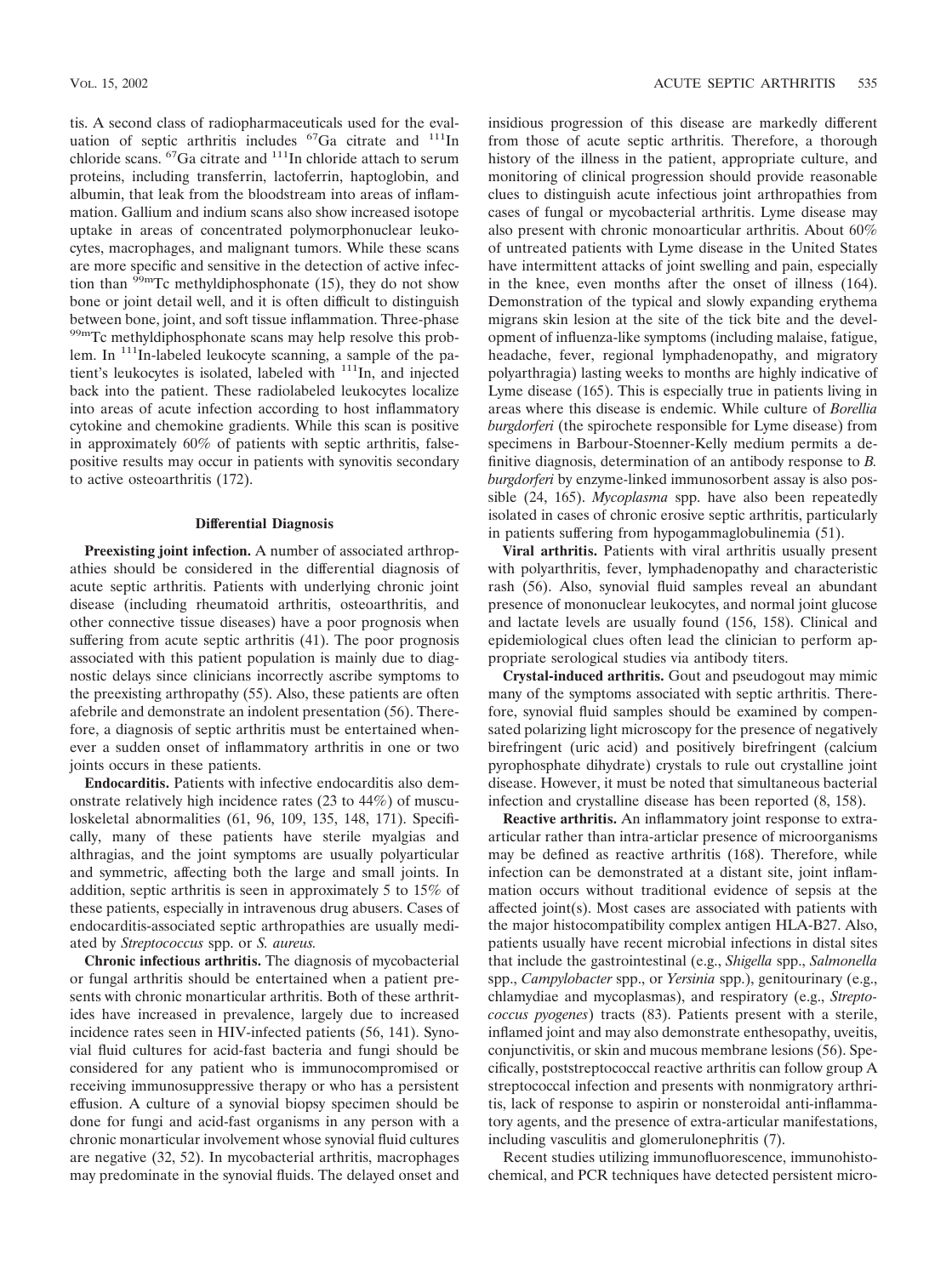bial antigens within joints affected with reactive arthritis (168). These results may be explained by one hypothesis that describes the presence of bacteria and/or their antigens as a reflection of the persistence of small numbers of latent nonculturable microbes in the joint space. This hypothesis may be valid in specific cases (e.g., chlamydia-triggered reactive arthritis), since the early administration of tetracycline therapy may reduce the length of disease and the associated articular damage (173). However, antibiotics are usually ineffective, especially when given at later stages of reactive arthritis. Therefore, another hypothesis is that the detection of microbial products may just reflect the natural filtering action of the synovium and the subsequent concentration of these products, thereby stimulating inflammation.

# **DIAGNOSIS OF GONOCOCCAL ARTHRITIS**

#### **Clinical Presentation**

Gonococcal arthritis may present as part of a disseminated infection or as arthritis (36) and usually affects young, healthy, and sexually active individuals. It is important to obtain a complete patient history in order to identify the presence of individual risk factors (a full list of potential risk factors for DGI is given in "Risk Factors" above). The presenting symptoms in DGI may include migratory arthralgias, moderate fever, chills, dermatitis, and tenosynovitis. The large majority of these patients have asymptomatic genital, anal, or pharyngeal gonococcal infections (122). The classic skin lesion manifests as small erythematous papules which progress to vesicular or pustular lesions and are often limited to the extremities and the trunk. If the papules are present on the affected joint, there are typically 5 to 10 lesions. The tenosynovitis is characterized by pain, swelling, and periarticular erythema.

Some patients develop septic gonococcal arthritis without prior polyarthralgia, tenosynovitis, or dermatitis. In fact, while most patients with DGI present with tenosynovitis, only 21% of patients with confirmed suppurative arthritis display this clinical sign (122). Therefore, properties of the host and the serological properties of the infecting *N. gonorrhoeae* strain may be responsible for determining whether the DGI will result in tenosynovitis and dermatitis or will produce arthritis. In the absence of the characteristic dermatitis or overt genital infection, septic gonococcal arthritis is often clinically indistinguishable from other forms of septic arthritis (10, 159).

In contrast to nongonococcal arthritis, distal joints including the fingers, wrists, elbows, knees, and ankles are most often affected in gonococcal arthritis. Also, migratory asymmetric joint pain followed by polyarticular infection is common in this patient population.

## **Laboratory Findings**

Peripheral leukocytosis and elevated erythrocyte sedimentation rates are present in more than half of these patients. Also, *N. gonorrhoeae* is isolated from synovial cultures in only approximately 50% of patients with gonococcal arthritis, and Gram stains are even less reliable (122, 188). Therefore, there is a high dependence on clinical presentation, accurate history, and positive cultures from affected sites for the diagnosis of this disease. Cultures derived from the uterine endocervix are positive in approximately 90% of women, while urethral, pharyngeal, and rectal mucosal cultures are positive in approximately 50 to 75, 20, and 15% of men, respectively. Blood and skin lesion cultures are rarely positive. It is extremely important for the bedside clinician to be aware of the specific requirements for correctly culturing *N. gonorrhoeae* from patient samples. Briefly, blood and synovial fluid samples should be plated immediately on prewarmed chocolate agar while genitourinary, rectal, and pharyngeal samples should be plated on prewarmed Thayer-Martin or modified New York medium with appropriate antibiotic supplementation (31). The plates should then be incubated at 37 $\degree$ C in a moist 5% CO <sub>2</sub> environment within 15 min of sample harvest. It is also important to note that *N. gonorrhoeae* growth is inhibited in blood culture tubes containing polyanethol sulfate.

Since *N. gonorrhoeae* DNA has been detected in culturenegative synovial samples by PCR amplification (97), this molecular biology tool may have a future widespread role in accurate gonococcal arthritis diagnosis. The specificity and sensitivity of this technique were 96.4 and 78.6%, respectively, and the false-positive rate was 3.6% (97). However, it is unclear whether a positive PCR result represents viable but nonculturable bacteria or nonviable bacteria with an associated reactive arthropathy. As with all PCR-based techniques, careful sample preparation and the inclusion of proper positive and negative controls are essential to maintaining the efficacy of this diagnostic tool. However, the generalized use of this molecular technique for routine screening and detection of *N. gonorrhoeae* will not replace the "gold standard" of culture since PCR-based methods do not yet provide information about antibiotic sensitivity.

# **Imaging Studies**

The utility of the imaging studies discussed above also applies to gonococcal arthritis, especially with regard to advanced cases and monitoring treatment success. However, these diagnostic tools are generally not used in the diagnosis of this infection. The extremely rapid clinical response to treatment, the lack of complicating manifestations, and distal joint involvement often make imaging unnecessary.

## **Differential Diagnosis**

The symptoms associated with *N. gonorrhoeae* joint infection can be mimicked by arthritis due to other bacteria. Arthritis due to *N. meningitides* is nearly indistinguishable from DGI, especially with regard to the musculoskeletal manifestations and arthritis-dermatitis syndrome. Skin lesions, similar to those produced in cases of gonococcal arthritis, are also occasionally induced by infection with other pathogenic species, including *H. influenzae*, *Streptobacillus monoliformis*, and *Streptococcus pyogenes*. However, patients with nonneisserial joint infections usually present with distinct clinical characteristics and laboratory findings (see above).

As described above for nongonococcal septic arthritis, preexisting joint infection (including systemic lupus erythematosus, rheumatoid arthritis, and other connective tissue disorders), endocarditis, chronic infectious arthritis, viral arthritis,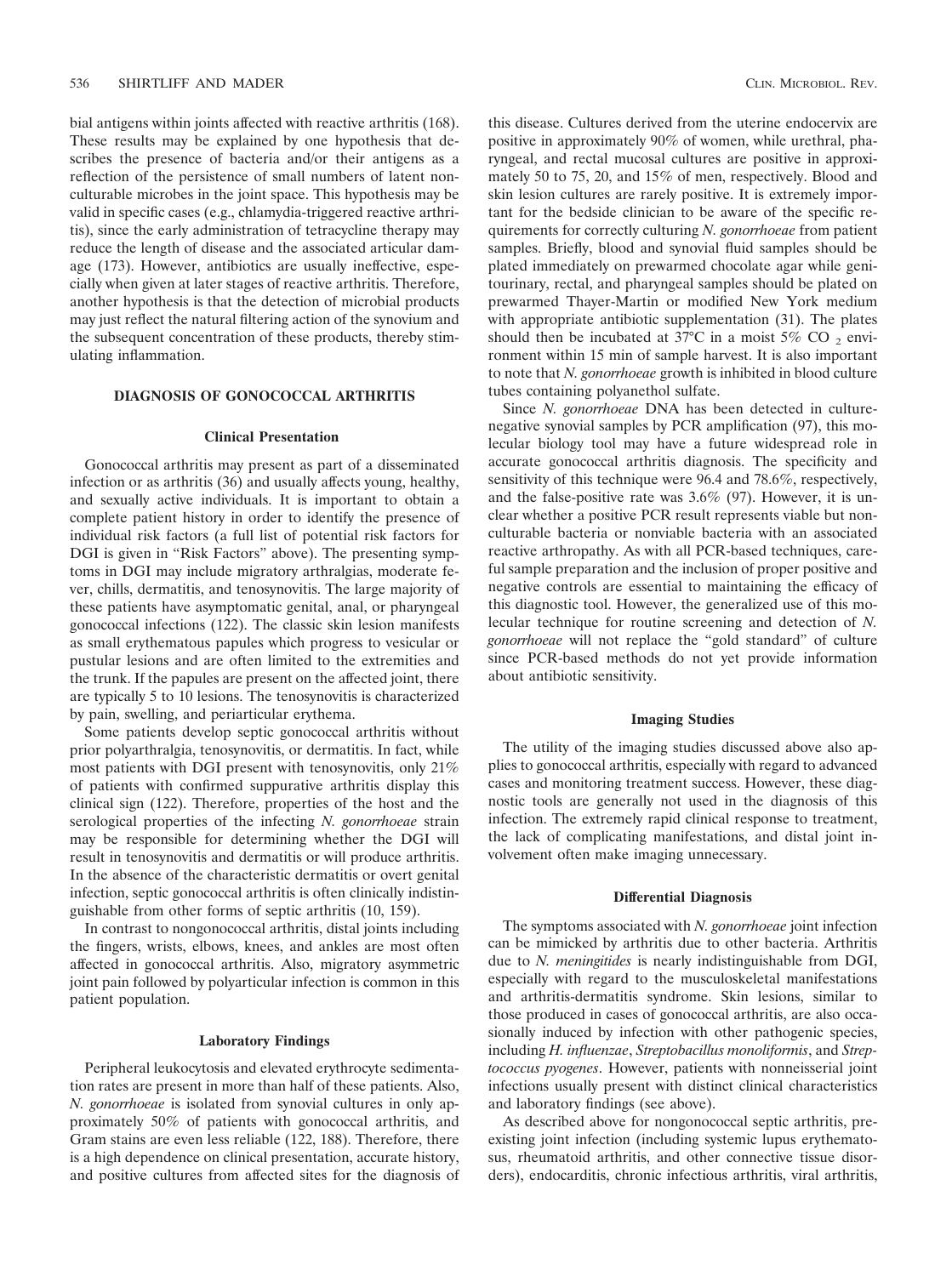and crystal-induced arthritis should be considered in the differential diagnosis. Also, cases of gonococcal arthritis and reactive arthritis (specifically sexually acquired reactive arthritis) may be hard to distinguish since both involve sexually active people and common symptoms are seen, including urethritis, conjunctivitis, oral ulcers, and genitourinary manifestations. However, the patients are usually HLA-B27 positive, the onset is often slower and less acute, and the skin lesions (if present) are usually keratoderma blenorrhagicum and circinate balanitis in this form of reactive arthritis. Also, antibiotic therapy is usually ineffective. Preicteric hepatitis may also be confused with DGI since it commonly presents with tenosynovitis, polyarthritis, and skin rash. However, in hepatitis-associated arthritis, the rash usually resembles hives, the concentrations of synovial leukocyte are lower, and the hepatitis surface antigen can usually be detected in the blood.

# **TREATMENT OF NONGONOCOCCAL ARTHRTIS**

Acute nongonococcal septic arthritis is a medical emergency that can lead to significant morbidity and mortality. Therefore, prompt recognition and rapid and aggressive treatments are critical to ensuring a good prognosis. The treatment of this form of septic arthritis includes both appropriate antimicrobial therapy and joint drainage (Table 1).

# **Antibiotic Therapy**

Most people with suppurative arthritis respond clinically to appropriate antimicrobial agents after the initial diagnostic joint aspiration. Initial antimicrobial therapy is based on the clinical presentation, a thorough history, initial Gram stain, and joint fluid analysis. The patient's history and clinical course often provide clues to distinguish between gonococcal, nongonococcal, and granulomatous arthritis. Joint culture collection followed by initiation of treatment with an effective broadspectrum antibiotic should be done as soon as possible. The initial antibiotic therapy is adjusted, if necessary, based on appropriate culture and antibiotic sensitivity results (Table 2).

The usual course of therapy for nongonococcal arthritis is 2 weeks for arthritis due to *H. influenzae* or *Streptococcus* spp. and 3 weeks for arthritis due to *S. aureus* or gram-negative bacilli. Initial antibiotic therapy in children younger than 5 years includes cefuroxime, cefotaxime, or ceftriaxone depending on the blood and joint culture results. Initial therapy for patients older than 5 years is aided by the Gram stain. If clusters of gram-positive organisms suggestive of *S. aureus* are seen, treatment with intravenous (i.v.) penicillinase-resistant penicillin is begun. If gram-positive organisms in chains consistent with *Streptococcus* spp. are seen, penicillin G is used for therapy. If the Gram stain is negative, an extended-spectrum or broad-spectrum cephalosporin or semisynthetic penicillin is appropriate. Ceftriaxone is a reasonable initial antibiotic in sexually active adults. The initial antibiotic therapy is adjusted, if necessary, on receipt of appropriate culture and sensitivity results.

Few controlled studies exist assessing the optimal duration, dose, or route of administration of antibiotics in nongonococcal arthritis (16). Most antibiotics achieve excellent bactericidal concentrations in synovial fluid following parenteral or oral administration (116, 151). Intra-articular antimicrobial administration is usually not necessary and may cause a chemical synovitis.

## **Antibiotic Administration in the Elderly**

Most cases of nongonococcal arthritis occur in the elderly, even though persons older than 65 years account for only 12% of the population; this relative percentage will only increase with our aging population (28, 144, 160). The choice of antibiotic therapy for these patients must be carefully made due to the decreased organ reserve capacity, altered pharmacokinetics and pharmacodynamics, and polypharmacy with associated drug-drug and drug-disease interactions characteristic of older patients, all of which cause a high rate of adverse drug effects in this patient population. In addition, low compliance with prolonged or complicated oral regimens must be considered. The physician can help to minimize adverse drug reactions and improve outcomes by being aware of the principles of clinical pharmacology, the characteristics of specific drugs, and the special physical, psychological, and social needs of older patients.

The most important and best-studied pharmocokinetic alteration that occurs in the elderly is the age-associated decline in normal renal function. The creatinine clearance is a very useful measure of renal function in elderly patients and can be estimated by the Cockroft-Gault equation (29) in which the creatinine clearance (in milliliters per minute) is assumed to equal the percentage of normal renal function:

Creatinine clearance (ml/min)

$$
= \frac{(140 - \text{age}) \times \text{weight (kg)}}{72 \times \text{serum creationine level (mg/dl)}} \times 0.85 \text{ (for females)}
$$

Antibiotic loading and maintenance doses should be estimated and confirmed by measuring peak and trough concentrations in serum after the fourth dose. The loading dose may be calculated by using the ideal body weight to estimate lean mass (28):

Ideal body weight = [(height in inches  $-60 \times 2.3$ ]

$$
+ 50 \text{ kg (males) or } 45 \text{ kg females})
$$

The dose may be adjusted upward or downward to compensate for increased or decreased extracellular fluid volume. The maintenance dose should be estimated using ideal body weight and percentage of normal renal function.

Prolonged use of aminoglycosides should be avoided if possible because of the increased risk for ototoxicity and nephrotoxicity in elderly patients. It is important to note that for drugs with appreciable renal clearance, such as vancomycin and aminoglycosides, monitoring of plasma drug levels is wise (28). In Australia, cases of cholestatic hepatitis were found in elderly patients (predominantly women) following 3 weeks of flucloxacillin treatment (45). Augmentin (amoxacillin-clavulanate) was also associated with instances of cholestatic hepatitis. However, this side effect was noted primarily in elderly men following Augmentin treatment for more than 2 weeks (92). Due to reports of seizures, the intravenous dose of 0.5 g every 6 h should be reduced in elderly patients with decreased renal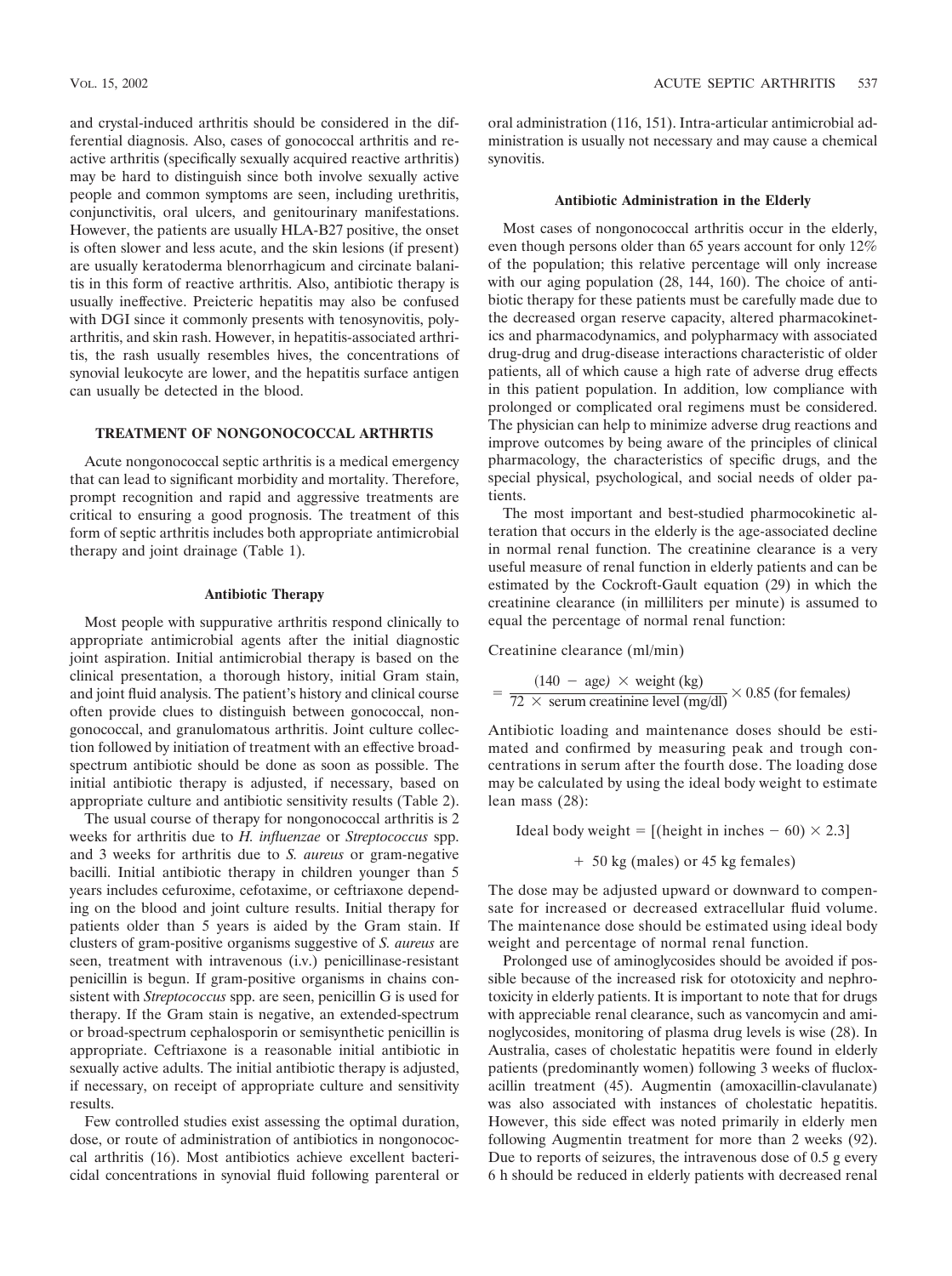|  |  | TABLE 2. Initial choice of antibiotics for therapy of infectious arthritis (adult doses) |
|--|--|------------------------------------------------------------------------------------------|
|  |  |                                                                                          |

| Organism                                                   | Antibiotics of first choice                                                             | Alternative antibiotics                                     |  |
|------------------------------------------------------------|-----------------------------------------------------------------------------------------|-------------------------------------------------------------|--|
| Methicillin resistant<br>Staphylococcus aureus             | Vancomycin 1 g every 12 h or<br>linezolid 600 mg every 12 h                             | SXT <sup>a</sup> or minocycline $\pm$ rifampin              |  |
| Coagulase-negative Staphylococcus spp.                     | Vancomycin 1 g every 12 h or<br>linezolid 600 mg every 12 h                             | SXT or minocycline $\pm$ rifampin, clindamycin <sup>b</sup> |  |
| Methicillin sensitive<br>Staphylococcus aureus             | Nafcillin 2 g every 6 h or<br>clindamycin 900 mg every 8 h                              | Cefazolin, vancomycin                                       |  |
| Coagulase-negative Staphylococcus spp.                     | Nafcillin 2 g every 6 h or<br>clindamycin 900 mg every 8 h                              | Cefazolin, vancomycin                                       |  |
| Group A streptococcus, S. pyogenes                         | Penicillin G 2 million every 4 h or<br>ampicillin 2 g every 6 h                         | Clindamycin, cefazolin                                      |  |
| Group B streptococcus, S. agalactiae                       | Penicillin G 2 million every 4 h or<br>ampicillin 2 g every 6 h                         | Clindamycin, cefazolin                                      |  |
| Enterococcus spp.                                          | Ampicillin 2 g every 6 $h^c$ or<br>vancomycin 1 g every 12 h                            | Ampicillin-sulbactam, linezolid                             |  |
| Escherichia coli                                           | Ampicillin-sulbactam 3 g every 6 h                                                      | Cefazolin, levofloxacin, gentamicin, SXT                    |  |
| Proteus mirabilis                                          | Ampicillin 2 g every 6 h or<br>Levofloxacin 500 mg daily                                | Cefazolin, SXT, gentamicin                                  |  |
| Proteus vulgaris, Proteus rettgeri,<br>Morganella morganii | Cefotaxime 2 g every 6 h,<br>imipenem 500 mg every 6 h, or<br>levofloxacin 500 mg daily | Mezlocillin, gentamicin, or ticarcillin-clavulanate         |  |
| Serratia marcescens                                        | Cefotaxime 2 g every 6 h                                                                | Levofloxacin, gentamicin, imipenem                          |  |
| Pseudomonas aeruginosa                                     | Cefepime <sup><math>d</math></sup> 2 gm every 12 h or                                   | Ticarcillin-clavulanate, tobramycin, amikacin,              |  |
|                                                            | Piperacillin <sup>d</sup> 3 gm every 6 h or<br>Imipenem 500 every 6 h                   | ciprofloxacine                                              |  |
| Neisseria gonorrhea                                        | Ceftriaxone 2 g daily or<br>Cefotaxime 1 g every 8 h                                    | Levofloxacin, ampicillin                                    |  |
| Bacteroides fragilis group                                 | Clindamycin 900 mg every 8 h or<br>metronidazole 500 mg every 8 h                       | Ampicillin-sulbactam, ticarcillin-clavulanic acid           |  |

*<sup>a</sup>* SXT, sulfamethoxazole-trimethoprim.

*b* If sensitive to clindamycin.<br>
<sup>*b*</sup> If sensitive to clindamycin.<br>
<sup>*c*</sup> In a serious *Enterococcus* infection, ampicillin plus an aminoglycoside is used.

<sup>*d*</sup> In a serious infection, those drugs should be used with an aminoglycoside.

*<sup>e</sup>* Increasing resistance of the quinolones including ciprofloxacin.

function, cerebrovascular disease, or seizure disorders (152). Cefamandole may increase creatinine levels in the elderly. Seizures due to hypo- or hyperglycemia were noted in four elderly patients being treated with ofloxacin (176). Quinolones, fluoroquinolones, and tetracycline may have decreased oral absorption when coadministered with aluminum- or magnesium-containing antacids or sucralfate (Carafate). Quimapril (Accupril), a newly released angiotensin-converting enzyme inhibitor, contains a high concentration of magnesium, which may also decrease the oral absorption of fluoroquinolones and tetracycline. The interaction of rifampin with a large number of therapeutic agents requires close patient monitoring and follow-up (54). It is important to note that potent loop diuretics decrease the extracellular fluid volume, thereby elevating

the levels of antibiotics in serum and requiring further reductions in dose levels.

# **Surgical Therapy**

There are a variety of methods to drain the purulent fluid from the infected joint. Presented in ascending order of invasiveness, cost, and effectiveness in the thoroughness of drainage, they include needle aspiration, tidal irrigation, arthroscopy, and arthrotomy. There is no set of universally accepted criteria for choosing the drainage method. It is agreed that the specific method of drainage used should be tailored to the clinical situation of the patient. However, some general guidelines can be listed.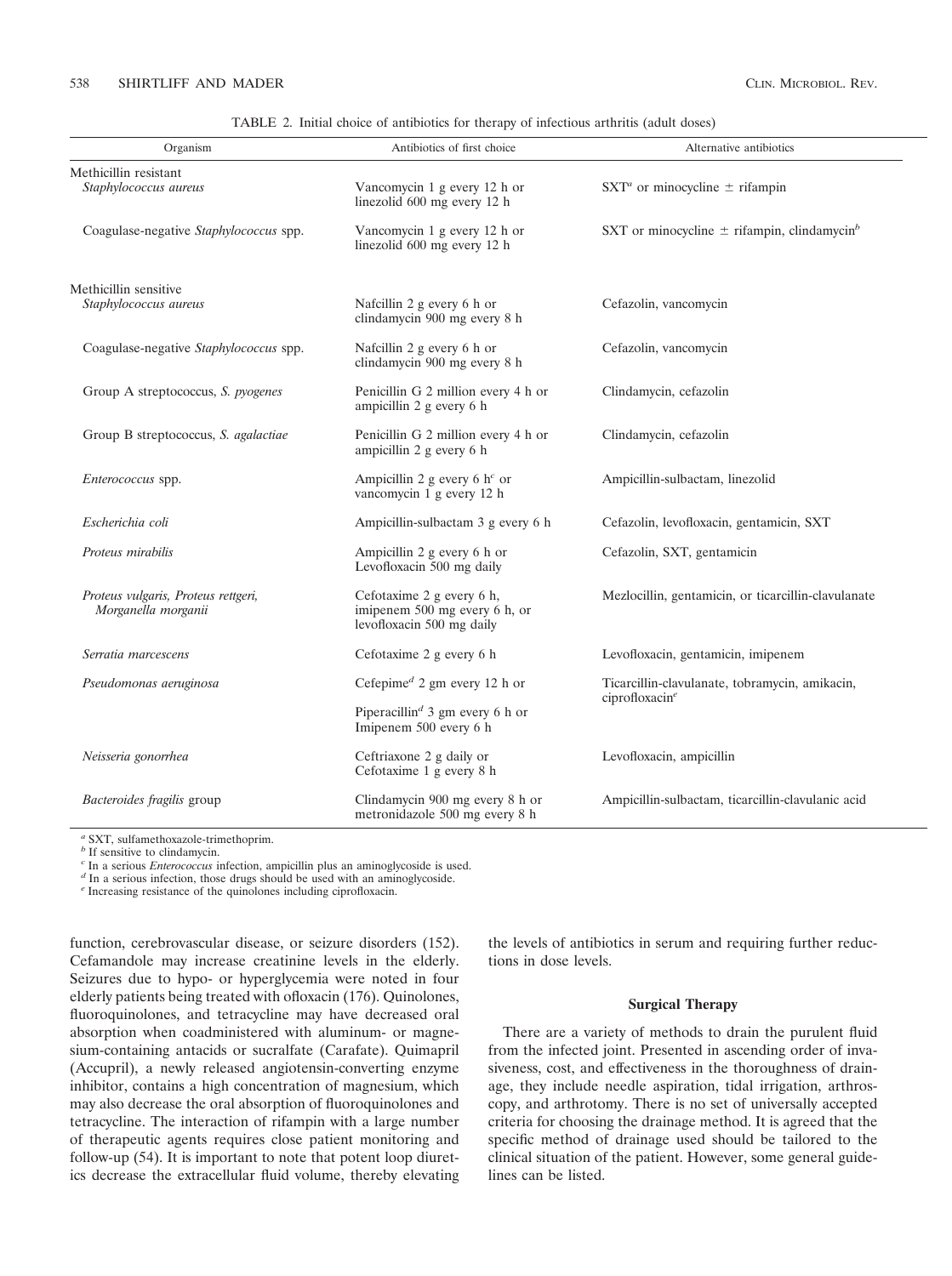Patients should be initially treated with needle aspiration if a joint infection is easily accessible, if the vast majority of the purulent fluid can be removed, and if the patient does not suffer from negative prognostic indicators (see below). Although no prospective studies of these methods exist, most retrospective studies suggest that peripheral joints such as the knee, elbow, ankle, and wrist receive needle aspiration initially whereas axial joints, such as the hip, shoulder and sternoclavicular joint undergo open drainage (59, 137). Repeated needle aspiration for recurrent joint effusions has been used with success during the first 7 days of treatment (59, 70). If the volume of synovial fluid, the cell count, and the percentage of polymorphonuclear leukocytes decrease with each aspiration, then the combination of antimicrobial therapy and aspiration as needed is probably adequate (70). Persistence of effusion beyond 7 days is evidence that arthroscopy or open drainage should be performed. Tidal irrigation is as effective as arthoscopy and can be performed at the bedside. This closed-system irrigation method may be useful when needle aspiration results in incomplete evacuation or when multiple synovial fluid samples demonstrate different characteristics, indicating the presence of loculating pockets of infection. Arthroscopic lavage has been increasingly used in the treatment of septic arthritis of the knee. A recent study demonstrated that this method may also be effective for deep joints, such as the hip. Arthroscopy is advantageous in that extensive debridement can be performed with a small incision, thereby allowing for a more rapid and effective rehabilitation period. Further study of the efficacy of tidal irrigation and arthroscopy needs to be performed. Arthroscopy is a less invasive technique than open surgery and provides much better irrigation and visualization than needle aspiration (58). Aspiration under radiologic imaging or open surgical drainage with vigorous exploration and debridement is recommended for hip infections as well as for joint infections possessing adhesions or loculated areas of abscess (59, 87).

Arthrotomy should be used when an infected joint must be decompressed urgently because of neuropathy or compromised blood supply, when the infected joint is inaccessible by less invasive methods (such as the hip and sometimes the shoulder), when the joint has been damaged by preexisting disease, when bacterial arthritis is complicated by osteomyelitis, and when the less invasive methods of treatment fail. Also, when the isolated pathogen (e.g., *P. aeruginosa*) can be treated only with aminoglycosides, arthrotomy is often required to overcome the low oxygen tensions and pH of the infected joint. A number of patient factors have also been implicated as negative prognostic indicators in septic arthritis and may increase the need for invasive surgical intervention. Some of these factors include a long duration between symptom onset and treatment, complicated joint site, extremes of age, underlying illness, immunosuppressive drugs, underlying joint diseases, presence of juxta-articular osteomyelitis, and chronic failure of less invasive methods to clear the infection as demonstrated by positive blood or syovial fluid cultures, continued back pain, and restriction of motion.

During the acute phase of bacterial arthritis, patient rest and optimal joint position are absolutely required to prevent the occurrence of joint deformation and deleterious contractures. Splints may be used to maintain proper joint position (hip in neutral rotation in some abduction, knee in full extension, elbow in flexion at 90°, and forearm in neutral rotation). Isotonic exercise is often helpful in preventing muscular atrophy. Following the acute phase, early physical therapy and aggressive mobilization are vital for optimal recovery (156, 161).

# **TREATMENT OF GONOCOCCAL ARTHRITIS**

The treatment of gonococcal arthritis strongly relies on appropriate antimicrobial therapy, and surgical procedures besides aspiration are rarely indicated. Patients should initially be hospitalized and should remain in this setting until 1 or 2 days following symptom resolution or for the entire length of therapy for patients who cannot be relied on to comply with treatment. The patient should also return 1 week after completion of the prescribed antibiotic regimen for follow-up, and clinicians should obtain and analyze synovial fluid samples of all previously affected joints at this time.

In the United States, nearly 30% of all *N. gonorrhoeae* isolates are resistant to penicillin, tetracycline, or both (26). Therefore, the Centers for Disease Control and Prevention suggest that patients with gonococcal arthritis should be treated initially with parenteral ceftriaxone (1 g intramuscularly [i.m.] or i.v. every 24 h) (25). Therapeutically equivalent doses of other broad-spectrum cephalosporins (e.g., cefotaxime 1 g i.v. every 8 h or ceftizoxime 1 g i.v. every 8 h) are effective (10). The tetracyclines (except in pregnant women) or penicillins may be used if the infecting organism is proven to be susceptible. Skin lesions may continue to develop for up to 2 days following the initiation of antibiotic therapy. These lesions are often due to the localization of host complement complexes in the skin. The treatment may be switched to oral antibiotic therapy with a quinolone (ciprofloxacin 500 mg orally twice a day or ofloxacin 400 mg orally twice a day), except in pregnant women or young children, or cefixime (400 mg orally twice a day) to complete 7 to 10 days of total therapy 48 h after clinical improvement begins (39). It should be noted that resistance to ceftriaxone and cefixime is rare in the United States. Also, only approximately 1.4% of all *N. gonorrhoeae* isolates demonstrate intermediate or full resistance to ciprofloxacin (26). Therefore, these antibiotics are still highly effective in the treatment of DGI.

Patients indicating penicillin allergies should be given spectinomycin (2 g i.m. every 12 h). However, the clinician must be aware that this antibiotic shows poor activity against pharyngeal *N. gonorrhoeae* infection. Therefore, cultures should be performed on these patients 3 to 5 days following treatment. In the Western world, spectinomycin-resistant gonococcal isolates are a rare occurrence (26). However, resistance rates of up to 10% of isolates for this antibiotic have been demonstrated in a few countries (67). Alternative antibiotics in the -lactam-allergic patient may be ciprofloxacin (500 mg i.v. every 12 h) or ofloxacin (400 mg i.v. every 12 h). Children weighing more than 45 kg should be treated with a single daily dose of ceftriaxone (50 mg/kg and a maximum dose of 2 g, i.m. or i.v.) for 10 to 14 days. For children weighing less than 45 kg, a 7-day parenteral ceftriaxone regimen (50 mg/kg and a maximum dose of 1 g, i.m. or i.v. in a single daily dose) is recommended. In geographic areas with high rates of *N. gonorrhoeae* and *Chlamydia trachomatis* coinfection, doxycycline or azithromycin may be added to the antibiotic treatment regimen since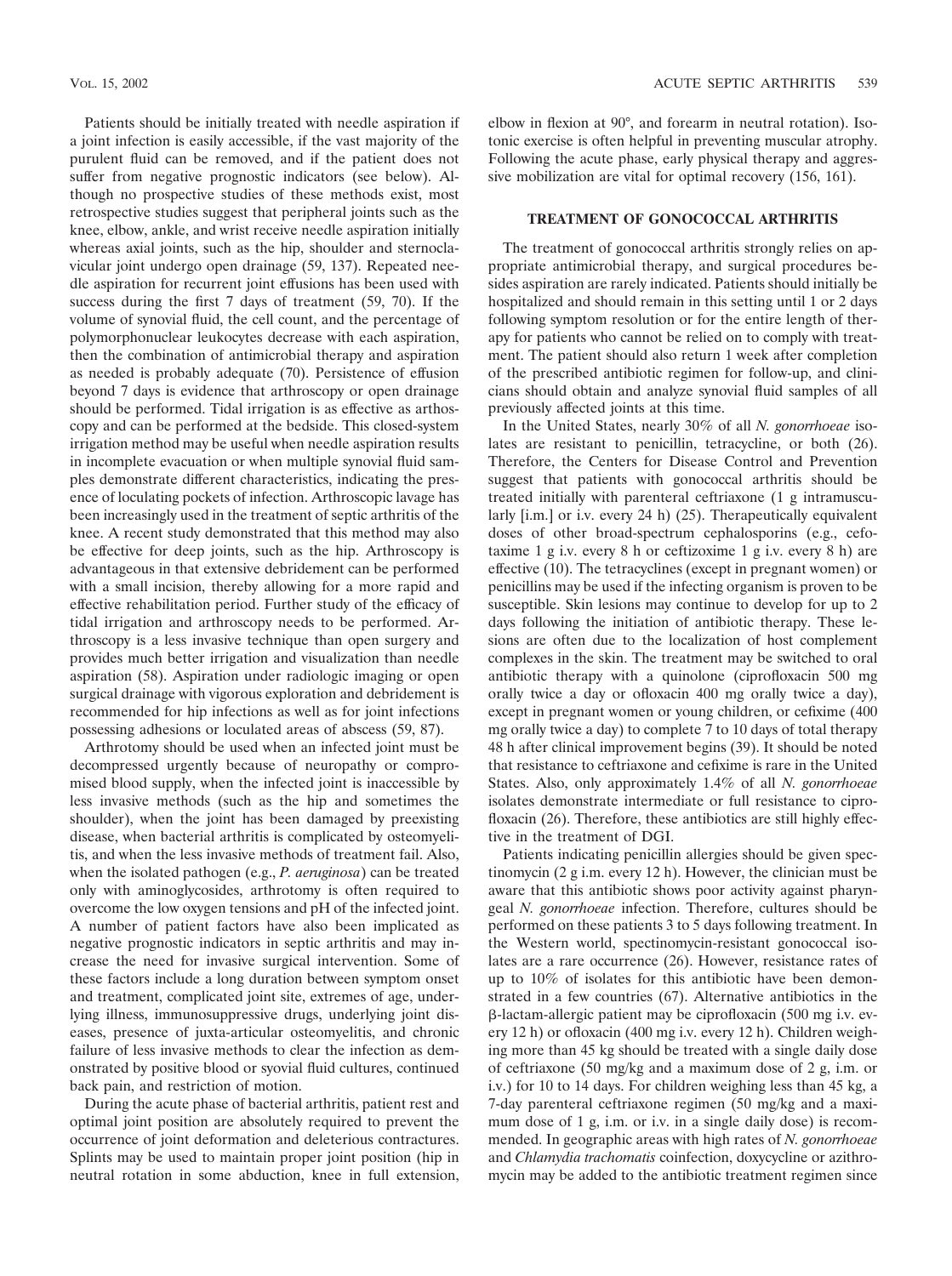the cost of therapy for chlamydia is often lower than the cost of testing (25).

Surgical management of the affected joint is usually not necessary, with the exception of the initial joint aspiration for synovial fluid sample collection at presentation. The diminution of symptoms is often rapid in these patients, and so subsequent joint drainage is often unnecessary. However, in cases of persistent effusion, the affected joint should be repeatedly drained as needed. In rare, very advanced cases, tidal irrigation, arthroscopy, and arthrotomy may play a role in disease resolution. While most patients display a dramatic response to therapy, some patients, especially those with large joint effusions or high erythrocyte sedimentation rates, may require longer hospital stays.

## **A SPECIAL CASE: PROSTHETIC JOINT INFECTIONS**

The increased use of implanted prosthetic joints has provided a physiological niche for pathogenic organisms to cause septic arthritis. In fact, prosthetic joint implantation and replacement is the single most common cause of joint infections. The prevalence of infection after total knee or hip arthroplasty is estimated to be approximately 1 to 2%, while in patients with rheumatoid arthritis, the incidence rate can climb to 4.4% (13).

If the infection is of recent onset  $(<$ 3 months after surgery), it was probably the result of surgical contamination. In this setting, *Staphylococcus epidermidis* predominates as the major isolate. However, late-onset infection is usually caused by hematogenous seeding, and *S. aureus* is the most common isolate, followed by *Streptococcus* spp., gram-negative bacilli, and anaerobes.

An inherent problem associated with implants is their propensity to be coated by host proteins such as fibrinogen and fibronectin shortly after implantation (49). In the short term, fibrinogen and fibrin seem to be the dominant coating host proteins, while fibronectin becomes dominant in the long term since fibrinogen and fibrin are degraded. Implants can then act as a colonization surface to which bacteria readily adhere, like the fibrinogen and fibrin binding receptors of *S. aureus*.

Also, implants are often responsible for reduced blood flow and local immunocompromise by impairing natural killer, lymphocytic, and phagocytic cell activities. These implanted devices have also been linked to decreases in the amount of superoxide, a mediator of bacterial killing within professional phagocytic blood cells (136). Another mechanism by which implanted medical devices produce local immune compromise is through frustrated phagocytosis (136). In this case, professional phagocytes may undergo apoptosis when encountering a substrate of a size that is beyond their phagocytic capability. The resulting release of reactive products of oxygen and lysosomal enzymes may cause accidental host tissue damage and local vascular insufficiency, thereby increasing the predisposition of osteomyelitis development. Also, some of the normal phagocytic processes are devoted to removal of the implant foreign material (particularly with metals, methylmethacrylate, and polyglycolic acid), thereby utilizing the energy and resources of the immune system that would normally be used to fight infection (146, 147, 184). Therefore, prosthetic implants not only provide a substrate for bacterial adherence but also limit the ability of the host to adequately deal with the infection. Once colonized, bacteria (such as staphylococcal species) are able to synthesize a "slime" layer, termed the glycocalyx or biofilm. This layer prevents the inward diffusion of a number of antimicrobials and host phagocytic cells, allowing bacteria to escape from the effects of antimicrobial therapy and host clearance (19). Once an implant is colonized and osteomyelitis ensues, the only treatment option is implant removal. Finally, it has been shown that nasal carriage of the organism by the patient was the most important risk factor associated with surgical site infection (81). Therefore, it may be a worthwhile goal to eliminate *S. aureus* nasal carriage prior to invasive procedures.

The risk of implant infection may be increased by a number of factors. First, certain joint replacements are more susceptible to infection because they remain close to the surface and have poor soft tissue coverage (e.g., total elbow arthroplasties) (163) or require prolonged surgery. Second, certain patient populations are at increased risk because of underlying conditions or systemic diseases, including patients with diabetes mellitus and rheumatoid arthritis (40); also, patients who are elderly, obese, or malnourished or who have undergone prior surgery at the implantation site are at risk. Third, polymethylmethacrylate bone cement may be inhibitory to the activity of leukocytes and complement function; also, the heat released during polymethylmethacrylate polymerization may kill the juxtaposed cortical bone, thereby creating a nonvascularized area and providing the bacteria with a lush growth environment while being sealed off from the circulating host defenses.

The clinical presentation of prosthetic joint infections of early onset  $(<$ 3 months postimplantation) is much like that of acute septic arthritis and includes joint swelling, pain, leukocytosis, and a febrile response. In contrast, patients with lateonset infections, while demonstrating an elevated erythrocyte sedimentation rate, are often afebrile (50%), lack leukocytosis, and have less pronounced clinical features and gradually progressive joint pain. Imaging studies can be used but are often unable to distinguish between hardware loosening, a noninfectious inflammatory response, and active infection. Therefore, accurate diagnosis depends on collecting periprosthetic and fluid samples by needle aspiration in suspected cases of infected prosthetic knees or by arthrotomy in cases involving infected hips.

If caught rapidly, early-onset prosthetic joint infections may be successfully treated with antibiotics alone or in combination with debridement without prosthesis removal, especially when rifampin in combination with another culture-directed antibiotic is used. However, in most cases, the disease has progressed to a state in which the hardware must be eventually removed to cure or arrest the bone infection. A two-stage procedure of implant removal and debridement (stage 1) and reimplantation (stage 2) is recommended. This procedure should focus on the state of the patient rather than the specific organism when determining the interval between stages since recurrence is usually associated with the quality of the initial debridement, not with the infecting organism. Earlier attempts at arthrodesis rather than repeated attempts at reimplantation are recommended. On occasion, patients can be given suppressive oral antibiotic therapy if they refuse implant replacement or if surgery is prohibitive. Nevertheless, prosthesis removal will eventually have to be performed. Another 4- to 6-week course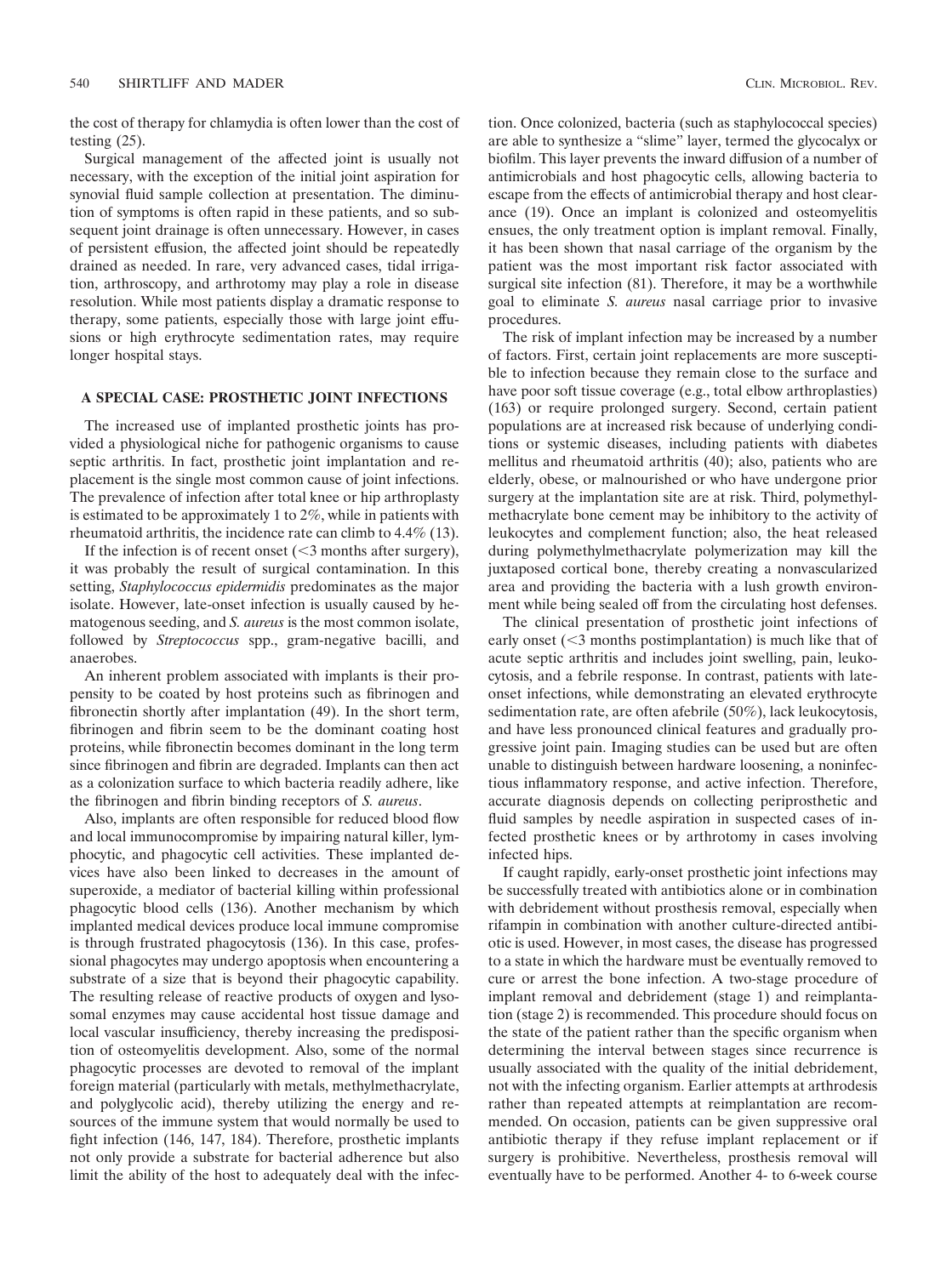of culture directed antibiotic therapy should be administered following the last major surgery. Since recurrence rates have been found to be up to 60% in patients with rheumatoid arthritis, these patients should be monitored.

## **PROGNOSIS**

A permanent reduction in joint function is seen in approximately 40% of patients with nongonococcal septic arthritis but ranges between 10 and 73% (5, 77–79). This wide range of observed morbidity reflects the dependence of therapy success on host, bacterial, and diagnostic and treatment factors. The mortality associated with this disease is usually between 5 and 20% and is often a result of the transient or chronic bacteremia that causes most cases of septic arthritis (5, 77–79, 86). This high rate has not changed significantly over the last 40 years, even with present-day diagnostic and treatment options (41).

The results of treatment vary greatly with the number of indicators of poor prognosis. Patients who start treatment after experiencing symptoms for 7 days or more demonstrate a poor outcome. Therefore, prompt diagnosis and rapid initiation of therapy are of the utmost importance in limiting the morbidity associated with septic arthritis. In addition, early physical therapy and aggressive mobilization are important for optimal recovery (156, 161). A delay in diagnosis can also lead to a longer time being taken to clear the joint infection with appropriate therapy. An extended time  $($ >6 days) required to sterilize the joint is another indicator of poor prognosis (70, 137).

The outcome in patients with septic arthritis due to some of the more virulent organisms such as superantigen-producing *S. aureus* and certain gram-negative bacilli is poor in spite of the use of optimal therapy (58, 87). Elderly patients demonstrate a high mortality (19 to 33%) associated with septic arthritis since they often have preexisting medical conditions (e.g., diabetes mellitus) and joint diseases (e.g., osteoarthritis and rheumatoid arthritis) (30, 107, 181). In addition, these patients are more susceptible to a number of infections than are younger adults (30, 107, 181). The decline in natural and induced immunity in elderly patients causes a generalized reduction in the immune response to foreign antigens. The greater susceptibility to infections is due to the effects of age on the immune system and to immuno suppression caused by age-related illnesses. Specifically, the deficient immune response to foreign antigens results from the loss of thymic and T-lymphocyte function (mainly related to the production and response to IL-2) and associated decrease in antibody production by B cells (14). Underlying joint disease (e.g., osteoarthritis or rheumatoid arthritis) is another indicator that despite optimal treatment, the patient has a poor prognosis despite optimal treatment (41, 55). This poor prognosis is often due to a delayed diagnosis since the clinical symptoms of septic arthritis are often mistaken for symptoms related to the preexisting joint disease.

Patients who present with polyarticular septic nongonococcal arthritis have a very poor prognosis (aa. 30% mortality) due to the associated bacteremia and a reduced ability to resist the infection. Polyarticular septic nongonococcal arthritis may result in even higher rates of mortality when seen in patients infected with staphylococcal species (up to 56% mortality) or those with concomitant diagnosis of rheumatoid arthritis (up to  $49\%$  mortality) (41).

The prognosis for patients with gonococcal arthritis is very favorable, with a rapid diminution of symptoms and a full return of joint function. In rare cases of DGI (i.e., 1 to 3% of cases), complications such as endocarditis, pericarditis, osteomyelitis, pyomyositis, perihepatitis, and meningitis may occur.

#### **REFERENCES**

- 1. **Abdelnour, A., T. Bremell, R. Holmdahl, and A. Tarkowski.** 1994. Role of T lymphocytes in experimental *Staphylococcus aureus* arthritis. Scand. J. Immunol. **39:**403–408.
- 2. **Albus, A., R. D. Arbeit, and J. C. Lee.** 1991. Virulence of *Staphylococcus aureus* mutants altered in type 5 capsule production. Infect. Immun. **59:** 1008–1014.
- 3. **al-Eissa, Y. A., A. M. Kambal, M. N. al-Nasser, S. A. al-Habib, I. M. al-Fawaz, and F. A. al-Zamil.** 1990. Childhood brucellosis: a study of 102 cases. Pediatr. Infect. Dis. J. **9:**74–79.
- 4. **Al-Suleiman, S. A., E. M. Grimes, and H. S. Jonas.** 1983. Disseminated gonococcal infections. Obstet. Gynecol. **61:**48–51.
- 5. **Andersen, K., F. N. Bennedbaek, and B. L. Hansen.** 1994. Septic arthritis. Ugeskr. Laeg. **156:**3871–3875. (In Danish.)
- 6. **Arvand, M., S. Bhakdi, B. Dahlback, and K. T. Preissner.** 1990. *Staphylococcus aureus* alpha-toxin attack on human platelets promotes assembly of the prothrombinase complex. J. Biol. Chem. **265:**14377–14381.
- 7. **Ayoub, E. M., and H. A. Majeed.** 2000. Poststreptococcal reactive arthritis. Curr. Opin. Rheumatol. **12:**306–310.
- 8. **Baer, P. A., J. Tenenbaum, A. G. Fam, and H. Little.** 1986. Coexistent septic and crystal arthritis. Report of four cases and literature review. J Rheumatol. **13:**604–607.
- 9. **Barton, L. L., L. M. Dunkle, and F. H. Habib.** 1987. Septic arthritis in childhood. A 13-year review. Am. J. Dis. Child. **141:**898–900.
- 10. **Bayer, A. S.** 1980. Gonococcal arthritis syndromes: an update on diagnosis and management. Postgrad. Med. **67:**200–208.
- 11. **Bayer, A. S., P. M. Sullam, M. Ramos, C. Li, A. L. Cheung, and M. R. Yeaman.** 1995. *Staphylococcus aureus* induces platelet aggregation via a fibrinogen-dependent mechanism which is independent of principal platelet glycoprotein IIb/IIIa fibrinogen-binding domains. Infect. Immun. **63:**3634– 3641.
- 12. **Bayles, K. W., C. A. Wesson, L. E. Liou, L. K. Fox, G. A. Bohach, and W. R. Trumble.** 1998. Intracellular *Staphylococcus aureus* escapes the endosome and induces apoptosis in epithelial cells. Infect. Immun. **66:**336–342.
- 13. **Bengtson, S., and K. Knutson.** 1991. The infected knee arthroplasty. A 6-year follow-up of 357 cases. Acta Orthop. Scand. **62:**301–311.
- 14. **Ben-Yehuda, A., and M. E. Weksler.** 1992. Host resistance and the immune system. Clin. Geriatr. Med. **8:**701–711.
- 15. **Bittini, A., P. L. Dominguez, P. M. Martinez, L. F. Lopez, I. Monteagudo, and L. Carreno.** 1985. Comparison of bone and gallium-67 imaging in heroin users' arthritis. J. Nucl. Med. **26:**1377–1381.
- 16. **Black, J., T. L. Hunt, P. J. Godley, and E. Matthew.** 1987. Oral antimicrobial therapy for adults with osteomyelitis or septic arthritis. J. Infect. Dis. **155:**968–972.
- 17. **Boden, M. K., and J. I. Flock.** 1994. Cloning and characterization of a gene for a 19 kDa fibrinogen-binding protein from *Staphylococcus aureus*. Mol. Microbiol. **12:**599–606.
- 18. **Bowerman, S. G., N. E. Green, and G. A. Mencio.** 1997. Decline of bone and joint infections attributable to *Haemophilus influenzae* type b. Clin. Orthop. Relat. Res. **341:**128–133.
- 19. **Brause, B. D.** 1986. Infections associated with prosthetic joints. Clin. Rheum. Dis. **12:**523–536.
- 20. **Bremell, T., and A. Tarkowski.** 1995. Preferential induction of septic arthritis and mortality by superantigen-producing staphylococci. Infect. Immun. **63:**4185–4187.
- 21. **Britigan, B. E., M. S. Cohen, and P. F. Sparling.** 1985. Gonococcal infection: a model of molecular pathogenesis. N. Engl. J. Med. **312:**1683–1694.
- 22. **Buckholz, J. M.** 1987. The surgical management of osteomyelitis: with special reference to a surgical classification. J. Foot Surg. **26:**S17–S24.
- 23. **Buxton, T. B., J. P. Rissing, J. A. Horner, K. M. Plowman, D. F. Scott, T. J. Sprinkle, and G. K. Best.** 1990. Binding of a *Staphylococcus aureus* bone pathogen to type I collagen. Microb. Pathog. **8:**441–448.
- 24. **Centers for Disease Control and Prevention.** 1995. Recommendations for test performance and interpretation from the Second National Conference on Serologic Diagnosis of Lyme Disease. Morb. Mortal. Wkly. Rep. **44:** 590–591.
- 25. **Centers for Disease Control and Prevention.** 1998. 1998 guidelines for treatment of sexually transmitted diseases. Morb. Mortal. Wkly. Rep. **47:** 1–111.
- 26. **Centers for Disease Control and Prevention.** 2000. Sexually transmitted disease surveillance 1999, p. 15–24. U.S. Department of Health and Human Services, Public Health Service, Washington, D.C.
- 27. **Cheung, A. I., S. J. Projan, R. E. Edelstein, and V. A. Fischetti.** 1995. Cloning, expression, and nucleotide sequence of a *Staphylococcus aureus*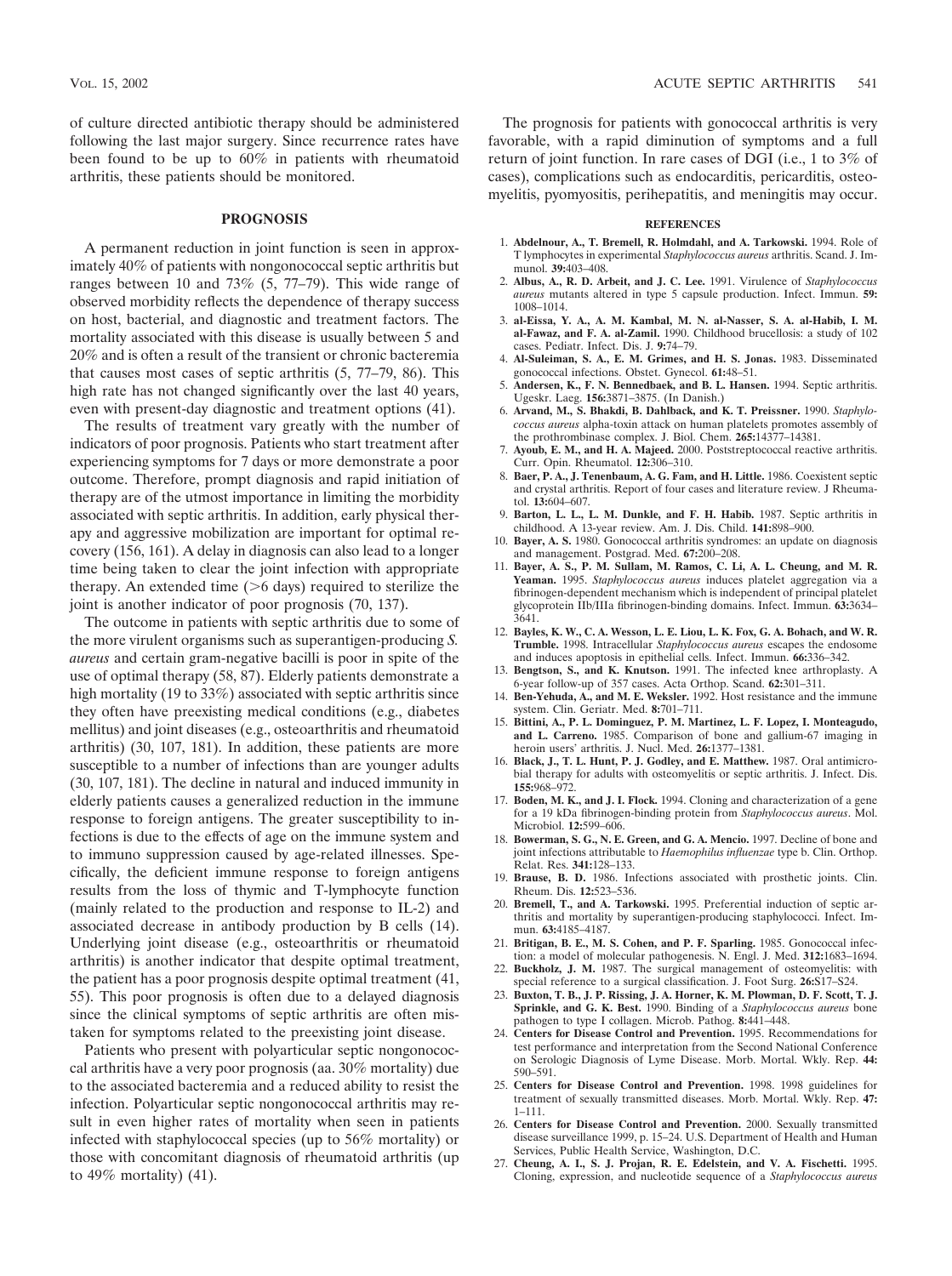gene (fbpA) encoding a fibrinogen-binding protein. Infect. Immun. **63:** 1914–1920.

- 28. **Chutka, D. S., J. M. Evans, K. C. Fleming, and K. G. Mikkelson.** 1995. Symposium on geriatrics. Part I. Drug prescribing for elderly patients. Mayo Clin. Proc. **70:**685–693.
- 29. **Cockcroft, D. W., and M. H. Gault.** 1976. Prediction of creatinine clearance from serum creatinine. Nephron **16:**31–41.
- 30. **Cooper, C., and M. I. Cawley.** 1986. Bacterial arthritis in the elderly. Gerontology **32:**222–227.
- 31. **Cucurull, E., and L. R. Espinoza.** 1998. Gonococcal arthritis. Rheum. Dis. Clin. North Am. **24:**305–322.
- 32. **Cuellar, M. L., L. H. Silveira, and L. R. Espinoza.** 1992. Fungal arthritis. Ann. Rheum. Dis. **51:**690–697.
- 33. **Dagan, R.** 1993. Management of acute hematogenous osteomyelitis and septic arthritis in the pediatric patient. Pediatr. Infect. Dis. J. **12:**88–92.
- 34. **Deesomchok, U., and T. Tumrasvin.** 1990. Clinical study of culture-proven cases of non-gonococcal arthritis. J. Med. Assoc. Thail. **73:**615–623.
- 35. **De Jonghe, M., and G. Glaesener.** 1995. Type B *Haemophilus influenzae* infections. Experience at the Pediatric Hospital of Luxembourg]. Bull. Soc. Sci. Med. Grand-Duche Luxemb. **132:**17–20. (In French.)
- 36. **Delauche, M. C., M. F. Kahn, and A. Ryckewaert.** 1981. Gonococcal arthritis. Rev. Rhum. Mal. Osteoartic. **48:**127–132. (In French.)
- 37. **Deng, G. M., I. M. Nilsson, M. Verdrengh, L. V. Collins, and A. Tarkowski.** 1999. Intra-articularly localized bacterial DNA containing CpG motifs induces arthritis. Nat. Med. **5:**702–705.
- 38. **Deng, G. M., and A. Tarkowski.** 2000. The features of arthritis induced by CpG motifs in bacterial DNA. Arthritis Rheum. **43:**356–364.
- 39. **Dickie, A. S.** 1986. Current concepts in the management of infections in bones and joints. Drugs **32:**458–475.
- 40. **Dougherty, S. H., and R. L. Simmons.** 1989. Endogenous factors contributing to prosthetic device infections. Infect. Dis. Clin. North Am. **3:**199– 209.
- 41. **Dubost, J. J., I. Fis, P. Denis, R. Lopitaux, M. Soubrier, J. M. Ristori, J. L. Bussiere, J. Sirot, and B. Sauvezie.** 1993. Polyarticular septic arthritis. Medicine (Baltimore) **72:**296–310.
- 42. **Ellington, J. K., S. S. Reilly, W. K. Ramp, M. S. Smeltzer, J. F. Kellam, and M. C. Hudson.** 1999. Mechanisms of *Staphylococcus aureus* invasion of cultured osteoblasts. Microb. Pathog. **26:**317–323.
- 43. **Erdman, W. A., F. Tamburro, H. T. Jayson, P. T. Weatherall, K. B. Ferry, and R. M. Peshock.** 1991. Osteomyelitis: characteristics and pitfalls of diagnosis with MR imaging. Radiology **180:**533–539.
- 44. **Essawi, T., T. Na'was, A. Hawwari, S. Wadi, A. Doudin, and A. I. Fattom.** 1998. Molecular, antibiogram and serological typing of *Staphylococcus aureus* isolates recovered from Al-Makased Hospital in East Jerusalem. Trop. Med. Int. Health **3:**576–583.
- 45. **Fairley, C. K., I. Boyd, P. Purcell, and J. McNeil.** 1992. Flucloxacillin jaundice. Lancet **339:**679.
- 46. **Ferreras, M., F. Hoper, S. M. Dalla, D. A. Colin, G. Prevost, and G. Menestrina.** 1998. The interaction of *Staphylococcus aureus* bi-component gamma-hemolysins and leucocidins with cells and lipid membranes. Biochim. Biophys. Acta **1414:**108–126.
- 47. **Fink, C. W., and J. D. Nelson.** 1986. Septic arthritis and osteomyelitis in children. Clin. Rheum. Dis. **12:**423–435.
- 48. **Fischer, B., P. Vaudaux, M. Magnin, Y. el Mestikawy, R. A. Proctor, D. P. Lew, and H. Vasey.** 1996. Novel animal model for studying the molecular mechanisms of bacterial adhesion to bone-implanted metallic devices: role of fibronectin in *Staphylococcus aureus* adhesion. J. Orthop. Res. **14:**914– 920.
- 49. **Francois, P., P. Vaudaux, and P. D. Lew.** 1998. Role of plasma and extracellular matrix proteins in the physiopathology of foreign body infections. Ann. Vasc. Surg. **12:**34–40.
- 50. **Fryden, A., A. Bengtsson, U. Foberg, B. Svenungsson, B. Castor, A. Karnell, R. Schvarcz, B. Lindblom, and E. Kihlstrom.** 1990. Early antibiotic treatment of reactive arthritis associated with enteric infections: clinical and serological study. Br. Med. J. **301:**1299–1302.
- 51. **Furr, P. M., D. Taylor-Robinson, and A. D. Webster.** 1994. Mycoplasmas and ureaplasmas in patients with hypogammaglobulinaemia and their role in arthritis: microbiological observations over twenty years. Ann. Rheum. Dis. **53:**183–187.
- 52. **Garrido, G., J. J. Gomez-Reino, P. Fernandez-Dapica, E. Palenque, and S. Prieto.** 1988. A review of peripheral tuberculous arthritis. Semin. Arthritis Rheum. **18:**142–149.
- 53. **Gemmell, C. G., S. C. Goutcher, R. Reid, and R. D. Sturrock.** 1997. Role of certain virulence factors in a murine model of *Staphylococcus aureus* arthritis. J. Med. Microbiol. **46:**208–213.
- 54. **Gleckman, R. A.** 1995. Antibiotic concerns in the elderly. A clinician's perspective. Infect. Dis. Clin. North Am. **9:**575–590.
- 55. **Goldenberg, D. L.** 1989. Infectious arthritis complicating rheumatoid arthritis and other chronic rheumatic disorders. Arthritis Rheum. **32:**496–502. 56. **Goldenberg, D. L.** 1998. Septic arthritis. Lancet **351:**197–202.
- 
- 57. **Goldenberg, D. L., P. L. Chisholm, and P. A. Rice.** 1983. Experimental models of bacterial arthritis: a microbiologic and histopathologic charac-

terization of the arthritis after the intraarticular injections of *Neisseria gonorrhoeae, Staphylococcus aureus*, group A streptococci, and *Escherichia coli.* J. Rheumatol. **10:**5–11.

- 58. **Goldenberg, D. L. and A. S. Cohen.** 1976. Acute infectious arthritis. A review of patients with nongonococcal joint infections (with emphasis on therapy and prognosis). Am. J. Med. **60:**369–377.
- 59. **Goldenberg, D. L., and J. I. Reed.** 1985. Bacterial arthritis. N. Engl. J. Med. **312:**764–771.
- 60. **Goldenberg, D. L., J. I. Reed, and P. A. Rice.** 1984. Arthritis in rabbits induced by killed *Neisseria gonorrhoeae* and gonococcal lipopolysaccharide. J. Rheumatol. **11:**3–8.
- 61. **Gonzalez-Juanatey, C., M. A. Gonzalez-Gay, J. Llorca, F. Crespo, C. Garcia-Porrua, J. Corredoira, J. Vidan, and J. R. Gonzalez-Juanatey.** 2001. Rheumatic manifestations of infective endocarditis in non-addicts. A 12 year study. Medicine (Baltimore) **80:**9–19.
- 62. **Gouaux, E., M. Hobaugh, and L. Song.** 1997. alpha-Hemolysin, gammahemolysin, and leukocidin from *Staphylococcus aureus*: distant in sequence but similar in structure. Protein Sci. **6:**2631–2635.
- 63. **Graif, M., M. E. Schweitzer, D. Deely, and T. Matteucci.** 1999. The septic versus nonseptic inflamed joint: MRI characteristics. Skeletal Radiol. **28:** 616–620.
- 64. **Gregg, C. R., M. A. Melly, C. G. Hellerqvist, J. G. Coniglio, and Z. A. McGee.** 1981. Toxic activity of purified lipopolysaccharide of *Neisseria gonorrhoeae* for human fallopian tube mucosa. J. Infect. Dis. **143:**432–439.
- 65. **Gresham, H. D., J. H. Lowrance, T. E. Caver, B. S. Wilson, A. L. Cheung, and F. P. Lindberg.** 2000. Survival of *Staphylococcus aureus* inside neutrophils contributes to infection. J. Immunol. **164:**3713–3722.
- 66. **Grimminger, F., F. Rose, U. Sibelius, M. Meinhardt, B. Potzsch, R. Spriestersbach, S. Bhakdi, N. Suttorp, and W. Seeger.** 1997. Human endothelial cell activation and mediator release in response to the bacterial exotoxins *Escherichia coli* hemolysin and staphylococcal alpha-toxin. J. Immunol. **159:**1909–1916.
- 67. **Guoming, L., C. Qun, and W. Shengchun.** 2000. Resistance of *Neisseria gonorrhoeae* epidemic strains to antibiotics: report of resistant isolates and surveillance in Zhanjiang, China: 1998 to 1999. Sex. Transm. Dis. **27:**115– 118.
- 68. **Herrmann, M., P. E. Vaudaux, D. Pittet, R. Auckenthaler, P. D. Lew, F. Schumacher-Perdreau, G. Peters, and F. A. Waldvogel.** 1988. Fibronectin, fibrinogen, and laminin act as mediators of adherence of clinical staphylococcal isolates to foreign material. J. Infect. Dis. **158:**693–701.
- 69. **Hildebrand, A., M. Pohl, and S. Bhakdi.** 1991. *Staphylococcus aureus* alphatoxin. Dual mechanism of binding to target cells. J. Biol. Chem. **266:**17195– 17200.
- 70. **Ho, G. J., and E. Y. Su.** 1982. Therapy for septic arthritis. JAMA **247:**797– 800.
- 71. **Holmes, K. K., G. W. Counts, and H. N. Beaty.** 1971. Disseminated gonococcal infection. Ann. Intern. Med. **74:**979–993.
- 72. **Hudson, M. C., W. K. Ramp, N. C. Nicholson, A. S. Williams, and M. T. Nousiainen.** 1995. Internalization of *Staphylococcus aureus* by cultured osteoblasts. Microb. Pathog. **19:**409–419.
- 73. **Hultgren, O., M. Kopf, and A. Tarkowski.** 1999. Outcome of *Staphylococcus aureus*-triggered sepsis and arthritis in IL-4-deficient mice depends on the genetic background of the host. Eur. J. Immunol. **29:**2400–2405.
- 74. **Hunter, J. A., and T. H. Blyth.** 1999. A risk-benefit assessment of intraarticular corticosteroids in rheumatic disorders. Drug Saf. **21:**353–365.
- 75. **Jackson, M. A., and J. D. Nelson.** 1982. Etiology and medical management of acute suppurative bone and joint infections in pediatric patients. J. Pediatr. Orthop. **2:**313–323.
- 76. **Jonsson, K., C. Signas, H. P. Muller, and M. Lindberg.** 1991. Two different genes encode fibronectin binding proteins in *Staphylococcus aureus*. The complete nucleotide sequence and characterization of the second gene. Eur. J. Biochem. **202:**1041–1048.
- 77. **Kaandorp, C. J., H. J. Dinant, M. A. van de Laar, H. J. Moens, A. P. Prins, and B. A. Dijkmans.** 1997. Incidence and sources of native and prosthetic joint infection: a community based prospective survey. Ann. Rheum. Dis. **56:**470–475.
- 78. **Kaandorp, C. J., P. Krijnen, H. J. Moens, J. D. Habbema, and D. Van Schaardenburg.** 1997. The outcome of bacterial arthritis: a prospective community-based study. Arthritis Rheum. **40:**884–892.
- 79. **Kaandorp, C. J., D. Van Schaardenburg, P. Krijnen, J. D. Habbema, and M. A. van de Laar.** 1995. Risk factors for septic arthritis in patients with joint disease. A prospective study. Arthritis Rheum. **38:**1819–1825.
- 80. **Kahl, B. C., M. Goulian, W. van Wamel, M. Herrmann, S. M. Simon, G. Kaplan, G. Peters, and A. L. Cheung.** 2000. *Staphylococcus aureus* RN6390 replicates and induces apoptosis in a pulmonary epithelial cell line. Infect. Immun. **68:**5385–5392.
- 81. **Kalmeijer, M. D., E. van Nieuwland-Bollen, D. Bogaers-Hofman, and G. A. de Baere.** 2000. Nasal carriage of *Staphylococcus aureus* is a major risk factor for surgical-site infections in orthopedic surgery. Infect. Control Hosp. Epidemiol. **21:**319–323.
- 82. **Keat, A.** 1990. Sexually transmitted arthritis syndromes. Med. Clin. North Am. **74:**1617–1631.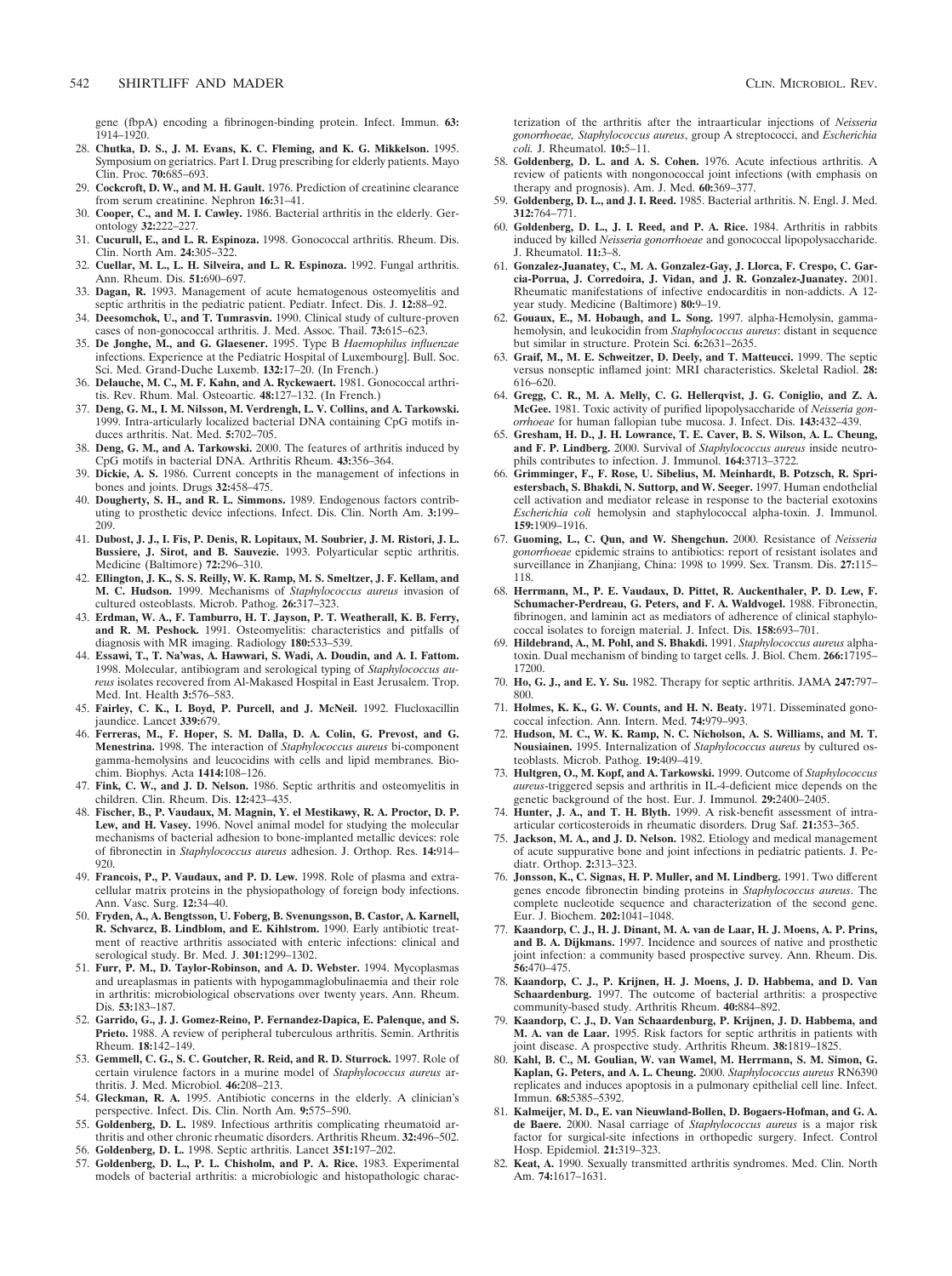- 83. **Keat, A.** 1999. Reactive arthritis. Adv. Exp. Med. Biol. **455:**201–206.
- 84. **Kerle, K. K., J. R. Mascola, and T. A. Miller.** 1992. Disseminated gonococcal infection. Am. Fam. Physician **45:**209–214.
- 85. **Khachapuridze, G. G., S. G. Nergadze, N. N. Lapiashvili, I. N. Panieva, L. S. Barenfel'd, N. M. Pleskach, and M. S. Imedadze.** 1991. The effect of staphylococcal alpha-toxin on DNA replication in human cells. Tsitologiia **33:**82–89. (In Russian.)
- 86. **Klein, R. S.** 1988. Joint infection, with consideration of underlying disease and sources of bacteremia in hematogenous infection. Clin. Geriatr. Med **4:**375–394.
- 87. **Knights, E. M.** 1982. Infectious arthritis. J. Foot Surg. **21:**229–233.
- 88. **Koch, B., P. Lemmermeier, A. Gause, H. Wilmowsky, J. Heisel, and M. Pfreundschuh.** 1996. Demonstration of interleukin-1beta and interleukin-6 in cells of synovial fluids by flow cytometry. Eur. J. Med. Res. **1:**244–248.
- 89. **Konig, B., G. Prevost, and W. Konig.** 1997. Composition of staphylococcal bi-component toxins determines pathophysiological reactions. J. Med. Microbiol. **46:**479–485.
- 90. **Kuypers, J. M., and R. A. Proctor.** 1989. Reduced adherence to traumatized rat heart valves by a low-fibronectin-binding mutant of *Staphylococcus aureus*. Infect. Immun. **57:**2306–2312.
- 91. **Lammers, A., P. J. Nuijten, and H. E. Smith.** 1999. The fibronectin binding proteins of *Staphylococcus* aureus are required for adhesion to and invasion of bovine mammary gland cells. FEMS Microbiol. Lett. **180:**103–109.
- 92. **Larrey, D., T. Vial, A. Micaleff, G. Babany, M. Morichau-Beauchant, H. Michel, and J. P. Benhamou.** 1992. Hepatitis associated with amoxycillinclavulanic acid combination report of 15 cases. Gut **33:**368–371.
- 93. **Larribe, M., M. K. Taha, A. Topilko, and C. Marchal.** 1997. Control of *Neisseria gonorrhoeae* pilin gene expression by environmental factors: involvement of the *pilA/pilB* regulatory genes. Microbiology **143:**1757–1764.
- 94. **Le Dantec, L., F. Maury, R. M. Flipo, S. Laskri, B. Cortet, B. Duquesnoy, and B. Delcambre.** 1996. Peripheral pyogenic arthritis. A study of one hundred seventy-nine cases. Rev. Rhum. Engl. Ed. **63:**103–110.
- 95. **Lee, J. C., S. Takeda, P. J. Livolsi, and L. C. Paoletti.** 1993. Effects of in vitro and in vivo growth conditions on expression of type 8 capsular polysaccharide by *Staphylococcus aureus*. Infect. Immun. **61:**1853–1858.
- 96. **Levo, Y., and M. Nashif.** 1983. Musculoskeletal manifestations of bacterial endocarditis. Clin. Exp. Rheumatol. **1:**49–52.
- 97. **Liebling, M. R., D. G. Arkfeld, G. A. Michelini, M. J. Nishio, B. J. Eng, T. Jin, and J. S. Louie.** 1994. Identification of *Neisseria gonorrhoeae* in synovial fluid using the polymerase chain reaction. Arthritis Rheum. **37:**702–709.
- 98. **Littlewood-Evans, A. J., M. R. Hattenberger, C. Luscher, A. Pataki, O. Zak, and T. O'Reilly.** 1997. Local expression of tumor necrosis factor alpha in an experimental model of acute osteomyelitis in rats. Infect. Immun. **65:**3438– 3443.
- 99. **Lopes, J. D., G. F. Da-Mota, C. R. Carneiro, L. Gomes, F. Costa-e-Silvo-**Filho, and R. R. Brentani. 1988. Evolutionary conservation of lamininbinding proteins. Brazilian J. Med. Biol. Res. **21:**1269–1273.
- 100. **Lopes, J. D., M. dos Reis, and R. R. Brentani.** 1985. Presence of laminin receptors in *Staphylococcus aureus*. Science **229:**275–277.
- 101. **Lowe, A. M., D. T. Beattie, and R. L. Deresiewicz.** 1998. Identification of novel staphylococcal virulence genes by *in vivo* expression technology. Mol. Microbiol. **27:**967–976.
- 102. **Luhmann, J. D., and S. J. Luhmann.** 1999. Etiology of septic arthritis in children: an update for the 1990s. Pediatr. Emerg. Care **15:**40–42.
- 103. **Lundy, D. W., and D. K. Kehl.** 1998. Increasing prevalence of *Kingella kingae* in osteoarticular infections in young children. J. Pediatr. Orthop. **18:**262–267.
- 104. **Martin, D., L. G. Mathieu, J. Lecomte, and J. deRepentigny.** 1986. Adherence of gram-positive and gram-negative bacterial strains to human lung fibroblasts *in vitro*. Exp. Biol. **45:**323–334.
- 105. **McDevitt, D., P. Francois, P. Vaudaux, and T. J. Foster.** 1994. Molecular characterization of the clumping factor (fibrinogen receptor) of *Staphylococcus aureus*. Mol. Microbiol. **11:**237–248.
- 106. **McGavin, M. H., D. Krajewska-Pietrasik, C. Ryden, and M. Hook.** 1993. Identification of a *Staphylococcus aureus* extracellular matrix-binding protein with broad specificity. Infect. Immun. **61:**2479–2485.
- 107. **McGuire, N. M., and C. A. Kauffman.** 1985. Septic arthritis in the elderly. J. Am. Geriatr. Soc. **33:**170–174.
- 108. **Menzies, B. E., and I. Kourteva.** 1998. Internalization of *Staphylococcus aureus* by endothelial cells induces apoptosis. Infect. Immun. **66:**5994–5998.
- 109. **Meyers, O. L., and P. J. Commerford.** 1977. Musculoskeletal manifestations of bacterial endocarditis. Ann. Rheum. Dis. **36:**517–519.
- 110. **Mitchell, M., B. Howard, J. Haller, D. J. Sartoris, and D. Resnick.** 1988. Septic arthritis. Radiol. Clin. North Am. **26:**1295–1313.
- 111. **Modic, M. T., W. Pflanze, D. H. Feiglin, and G. Belhobek.** 1986. Magnetic resonance imaging of musculoskeletal infections. Radiol. Clin. North Am. **24:**247–258.
- 112. **Modun, B., D. Kendall, and P. Williams.** 1994. Staphylococci express a receptor for human transferrin: identification of a 42-kilodalton cell wall transferrin-binding protein. Infect. Immun. **62:**3850–3858.
- 113. **Morgan, D. S., D. Fisher, A. Merianos, and B. J. Currie.** 1996. An 18 year

clinical review of septic arthritis from tropical Australia. Epidemiol. Infect. **117:**423–428.

- 114. **Naidu, A. S., M. Andersson, and A. Forsgren.** 1992. Identification of a human lactoferrin-binding protein in *Staphylococcus aureus*. J. Med. Microbiol. **36:**177–183.
- 115. **Na'was, T., A. Hawwari, E. Hendrix, J. Hebden, R. Edelman, M. Martin, W. Campbell, R. Naso, R. Schwalbe, and A. I. Fattom.** 1998. Phenotypic and genotypic characterization of nosocomial *Staphylococcus aureus* isolates from trauma patients. J. Clin. Microbiol. **36:**414–420.
- 116. **Nelson, J. D.** 1971. Antibiotic concentrations in septic joint effusions. N. Engl. J. Med. **284:**349–353.
- 117. **Nelson, J. D., and W. C. Koontz.** 1966. Septic arthritis in infants and children: a review of 117 cases. Pediatrics **38:**966–971.
- 118. **Nilsson, I. M., O. Hartford, T. Foster, and A. Tarkowski.** 1999. Alpha-toxin and gamma-toxin jointly promote *Staphylococcus aureus* virulence in murine septic arthritis. Infect. Immun. **67:**1045–1049.
- 119. **Nilsson, I. M., J. C. Lee, T. Bremell, C. Ryden, and A. Tarkowski.** 1997. The role of staphylococcal polysaccharide microcapsule expression in septicemia and septic arthritis. Infect. Immun. **65:**4216–4221.
- 120. **Nilsson, I. M., J. M. Patti, T. Bremell, M. Hook, and A. Tarkowski.** 1998. Vaccination with a recombinant fragment of collagen adhesin provides protection against *Staphylococcus aureus*-mediated septic death. J. Clin. Investig. **101:**2640–2649.
- 121. **Nilsson, I. M., M. Verdrengh, R. G. Ulrich, S. Bavari, and A. Tarkowski.** 1999. Protection against *Staphylococcus aureus* sepsis by vaccination with recombinant staphylococcal enterotoxin A devoid of superantigenicity. J. Infect. Dis. **180:**1370–1373.
- 122. **O'Brien, J. P., D. L. Goldenberg, and P. A. Rice.** 1983. Disseminated gonococcal infection: a prospective analysis of 49 patients and a review of pathophysiology and immune mechanisms. Medicine (Baltimore) **62:**395–406.
- 123. **Osiri, M., K. Ruxrungtham, S. Nookhai, Y. Ohmoto, and U. Deesomchok.** 1998. IL-1beta, IL-6 and TNF-alpha in synovial fluid of patients with nongonococcal septic arthritis. Asian Pac. J. Allergy Immunol. **16:**155–160.
- 124. **Park, P. W., J. Rosenbloom, W. R. Abrams, and R. P. Mecham.** 1996. Molecular cloning and expression of the gene for elastin-binding protein (*ebpS*) in *Staphylococcus aureus*. J. Biol. Chem. **271:**15803–15809.
- 125. **Patel, A. H., P. Nowlan, E. D. Weavers, and T. Foster.** 1987. Virulence of protein A-deficient and alpha-toxin-deficient mutants of *Staphylococcus aureus* isolated by allele replacement. Infect. Immun. **55:**3103–3110.
- 126. **Patti, J. M., H. Jonsson, B. Guss, L. M. Switalski, K. Wiberg, M. Lindberg, and M. Hook.** 1992. Molecular characterization and expression of a gene encoding a *Staphylococcus aureus* collagen adhesin. J. Biol. Chem. **267:** 4766–4772.
- 127. **Peacock, S. J., N. P. Day, M. G. Thomas, A. R. Berendt, and T. J. Foster.** 2000. Clinical isolates of *Staphylococcus aureus* exhibit diversity in *fnb* genes and adhesion to human fibronectin. J. Infect. **41:**23–31.
- 128. **Prevost, G., B. Cribier, P. Couppie, P. Petiau, G. Supersac, V. Finck-Barbancon, H. Monteil, and Y. Piemont.** 1995. Panton-Valentine leucocidin and gamma-hemolysin from *Staphylococcus aureus* ATCC 49775 are encoded by distinct genetic loci and have different biological activities. Infect. Immun. **63:**4121–4129.
- 129. **Puliti, M., C. von Hunolstein, F. Bistoni, P. Mosci, G. Orefici, and L. Tissi.** 2000. Influence of interferon-gamma administration on the severity of experimental group B streptococcal arthritis. Arthritis Rheum. **43:**2678–2686.
- 130. **Ram, S., F. G. Mackinnon, S. Gulati, D. P. McQuillen, U. Vogel, M. Frosch, C. Elkins, H. K. Guttormsen, L. M. Wetzler, M. Oppermann, M. K. Pangburn, and P. A. Rice.** 1999. The contrasting mechanisms of serum resistance of *Neisseria gonorrhoeae* and group B *Neisseria meningitidis*. Mol. Immunol. **36:**915–928.
- 131. **Reilly, S. S., M. C. Hudson, J. F. Kellam, and W. K. Ramp.** 2000. *In vivo* internalization of *Staphylococcus aureus* by embryonic chick osteoblasts. Bone **26:**63–70.
- 132. **Renno, T., M. Hahne, and H. R. MacDonald.** 1995. Proliferation is a prerequisite for bacterial superantigen-induced T cell apoptosis *in vivo*. J. Exp. Med. **181:**2283–2287.
- 133. **Rice, P. A., and D. L. Kasper.** 1982. Characterization of serum resistance of *Neisseria gonorrhoeae* that disseminate. Roles of blocking antibody and gonococcal outer membrane proteins. J. Clin. Investig. **70:**157–167.
- 134. **Riegels-Nielsen, P., N. Frimodt-Moller, M. Sorensen, and J. S. Jensen.** 1989. Antibiotic treatment insufficient for established septic arthritis. *Staphylococcus aureus* experiments in rabbits. Acta Orthop. Scand. **60:**113–115.
- 135. **Roberts-Thomson, P. J., M. Rischmueller, R. A. Kwiatek, M. Soden, M. J. Ahern, W. R. Hill, and R. A. Geddes.** 1992. Rheumatic manifestations of infective endocarditis. Rheumatol. Int. **12:**61–63.
- 136. **Roisman, F. R., D. T. Walz, and A. E. Finkelstein.** 1983. Superoxide radical production by human leukocytes exposed to immune complexes: inhibitory action of gold compounds. Inflammation **7:**355–362.
- 137. **Rosenthal, J., G. G. Bole, and W. D. Robinson.** 1980. Acute nongonococcal infectious arthritis. Evaluation of risk factors, therapy, and outcome. Arthritis Rheum. **23:**889–897.
- 138. **Rosenthall, L., R. Lisbona, M. Hernandez, and A. Hadjipavlou.** 1979.